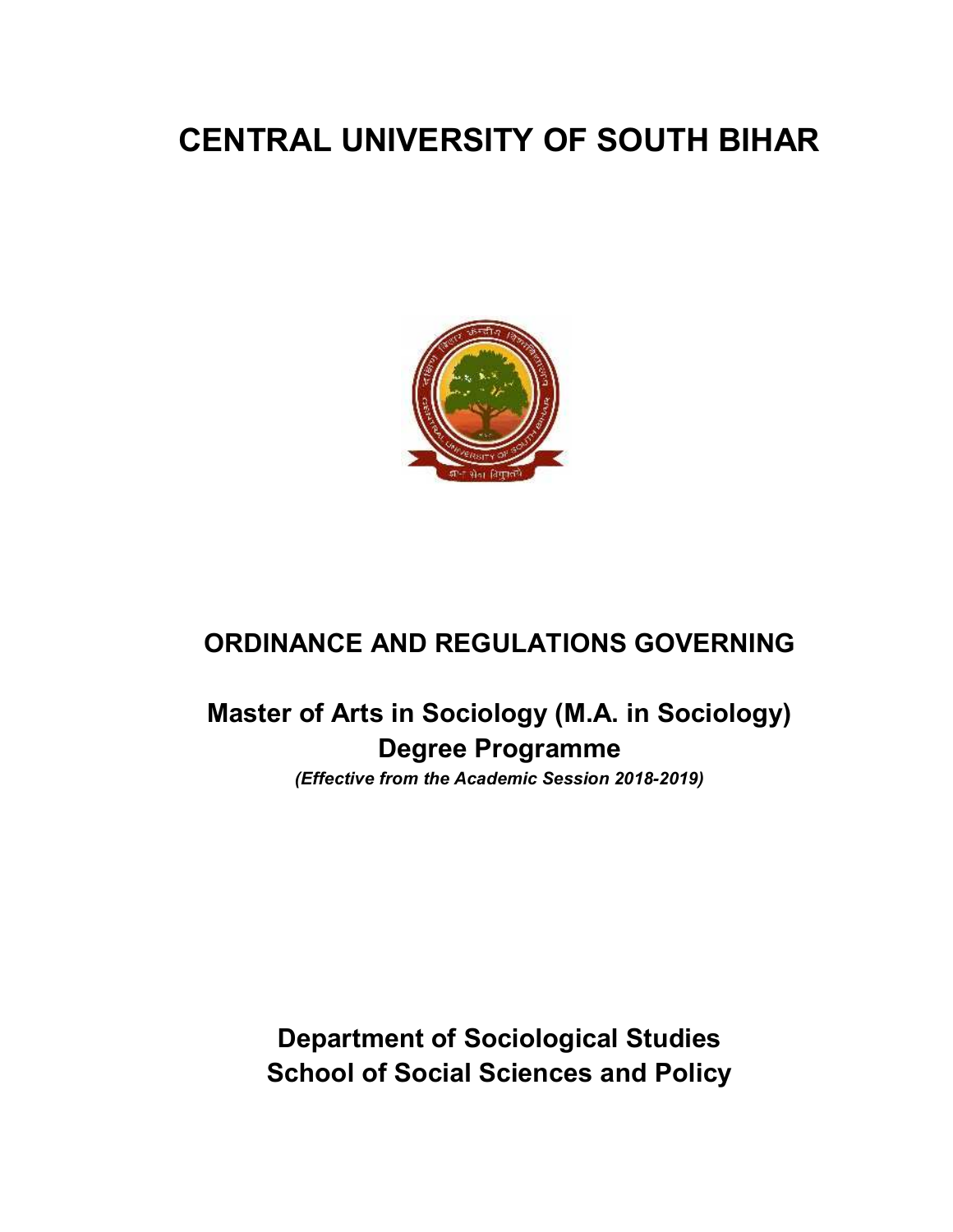# **TABLE OF CONTENTS**

| $\mathbf S$             | <b>Point</b>                                  | <b>Details</b>                                  |          |  |
|-------------------------|-----------------------------------------------|-------------------------------------------------|----------|--|
| No.                     |                                               |                                                 | No.      |  |
| $\mathbf{1}$            | Definitions of Key                            | Choice-Based Credit<br>System<br>$(CBCS)$ ,     | 3        |  |
|                         | Words                                         | Academic Year, Course, Course Teacher,          |          |  |
|                         |                                               | Credit<br>Point,<br>Letter<br>Credit.<br>Grade, |          |  |
|                         |                                               | Programme, Credit-Based Semester System         |          |  |
|                         |                                               | (CBSS), Semester, Semester Grade- Point         |          |  |
|                         |                                               | Average (SGPA), Cumulative Grade Point          |          |  |
|                         |                                               | Average (CGPA), Transcript'/ 'Grade Card'       |          |  |
|                         |                                               | 'or Certificate, The University'                |          |  |
| $\overline{2}$          | <b>Admission and Other General Provisions</b> |                                                 | 5        |  |
| 3                       | <b>Eligibility Conditions</b>                 |                                                 | 9        |  |
| $\overline{\mathbf{4}}$ | Medium of Instruction of the Programme        |                                                 | 9        |  |
| 5                       | Programme Fee                                 |                                                 | 9        |  |
| 6                       | Conduct of the Programme                      |                                                 | 10       |  |
| $\overline{7}$          | <b>Type of Courses</b>                        | Core courses, Elective Course, Self-study /     | 10       |  |
|                         |                                               | <b>Skill-based Course</b>                       |          |  |
| 8                       | Mobility Options and Credit Transfers         |                                                 | 12<br>12 |  |
| 9                       | <b>Credits</b>                                |                                                 |          |  |
| 10                      | <b>Course Coding</b>                          |                                                 |          |  |
| 11                      | Durationof the Programme                      |                                                 |          |  |
| 12                      | <b>Student Mentor</b>                         |                                                 |          |  |
| 13                      | <b>Course Registration</b>                    |                                                 | 14       |  |
| 14                      | Examination and                               | Internal<br>Continuous<br>Assessment,<br>End-   | 15       |  |
|                         | Promotion                                     | Semester Examination, Making Evaluated          |          |  |
|                         |                                               | Answer-scripts Available to the Students,       |          |  |
|                         |                                               | Letter Grades and Grade Points, Re-appear       |          |  |
|                         |                                               | in the End-Semester Examination, Re-appear      |          |  |
|                         |                                               | in the End-Semester Examination for the         |          |  |
|                         |                                               | Grade(s),<br>improvement<br>Οf<br>Repeating     |          |  |
|                         |                                               | Course(s), Promotion Rules, Minimum Credit      |          |  |
|                         |                                               | Requirements                                    | 24       |  |
| 15                      | Computation of SGPA and CGPA                  |                                                 |          |  |
| 16                      | Illustration of Computation of SGPA and CGPA  |                                                 |          |  |
| 17                      | Removal of Student Name from the Programme    |                                                 |          |  |
| 18                      | <b>Attendance Rules</b>                       |                                                 |          |  |
| 19                      | Programme Structure                           |                                                 | 28<br>28 |  |
| 20                      | Power to Relax and Amendments                 |                                                 |          |  |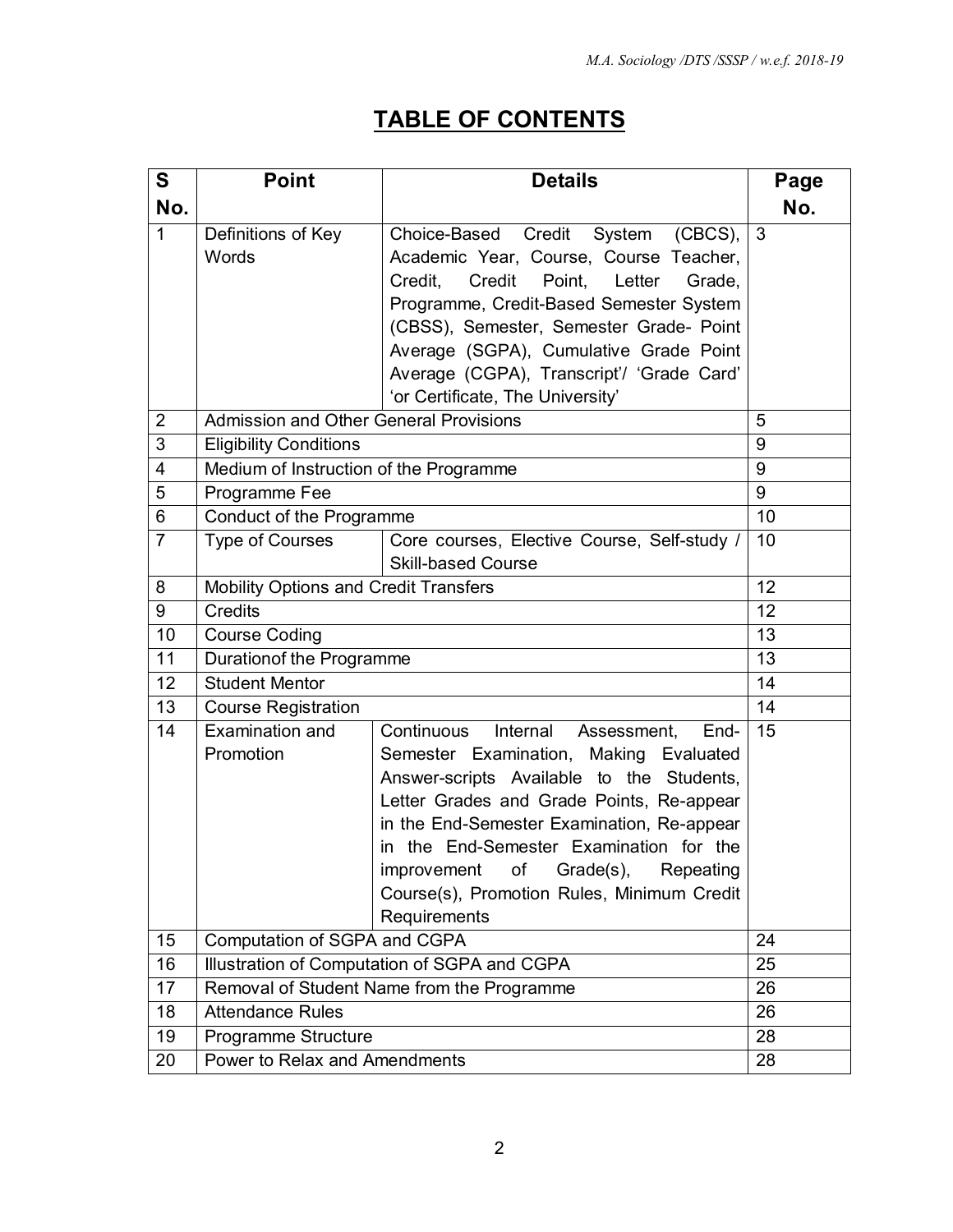# **ORDINANCE AND REGULATIONS GOVERNING**

# **MASTER OF ARTS IN SOCIOLOGY (M.A. IN SOCIOLOGY) DEGREE PROGRAMME OF CENTRAL UNIVERSITY OF SOUTH BIHAR UNDER CHOICE BASED CREDIT SYSTEM**

#### *(Effective from Academic Session 2018-19)*

Under the powers conferred by The Central Universities Act, 2009- section 28 (1) (b)], as amended, Central University of South Bihar, hereby, institutes the four semester Post Graduate Degree Programme for the Award of 'Master of Arts in Sociology' (M.A. in Sociology) Degree by the Department of Sociological Studies under the School of Social Sciences and Policy of the University under the choice based credit system. The following ordinance for governing admission, course of study, examinations and other matters relating to M.A. Degree under Department of Sociological Studies of the Central University of South Bihar are hereby laid to come in force w.e.f. the Academic Session 2018-19 onwards till further amended.

#### **1. Definitions of Key Words:**

- 1.1 **'Choice-Based Credit System (CBCS)':** The CBCS provides choice for the students to select course from the prescribed courses (Elective or Soft-skill courses). It provides a 'cafeteria' approach in which the students can take courses of their choice, learn at their own pace, study additional courses and acquire more than the minimum required credits, and adopt an interdisciplinary approach to learning.
- 1.2 **'Academic Year':** Two consecutive (one odd + one even) semesters shall constitute one academic year.
- 1.3 **'Course':** Course, usually referred to as paper having specific title and code number, is a component of a Programme. It consists of a list of topics / points / concepts / theories / principles etc. which a student has to learn and master during the Programme of study. Each Course generally shall be of 04 credits. Each course should define the learning objectives / learning outcomes. A course may be designed to be delivered through lectures / tutorials / laboratory work / field work / outreach activities / project work / vocational training / viva / seminars / term papers / assignments / presentations / self-study work etc., or a combination of some of these.
- 1.4 **'Course Teacher':** The course teacher generally will be the teacher who has primarily conceived the course, developed its contents, taken up the responsibility of teaching it and evaluating the performance of the students in that course.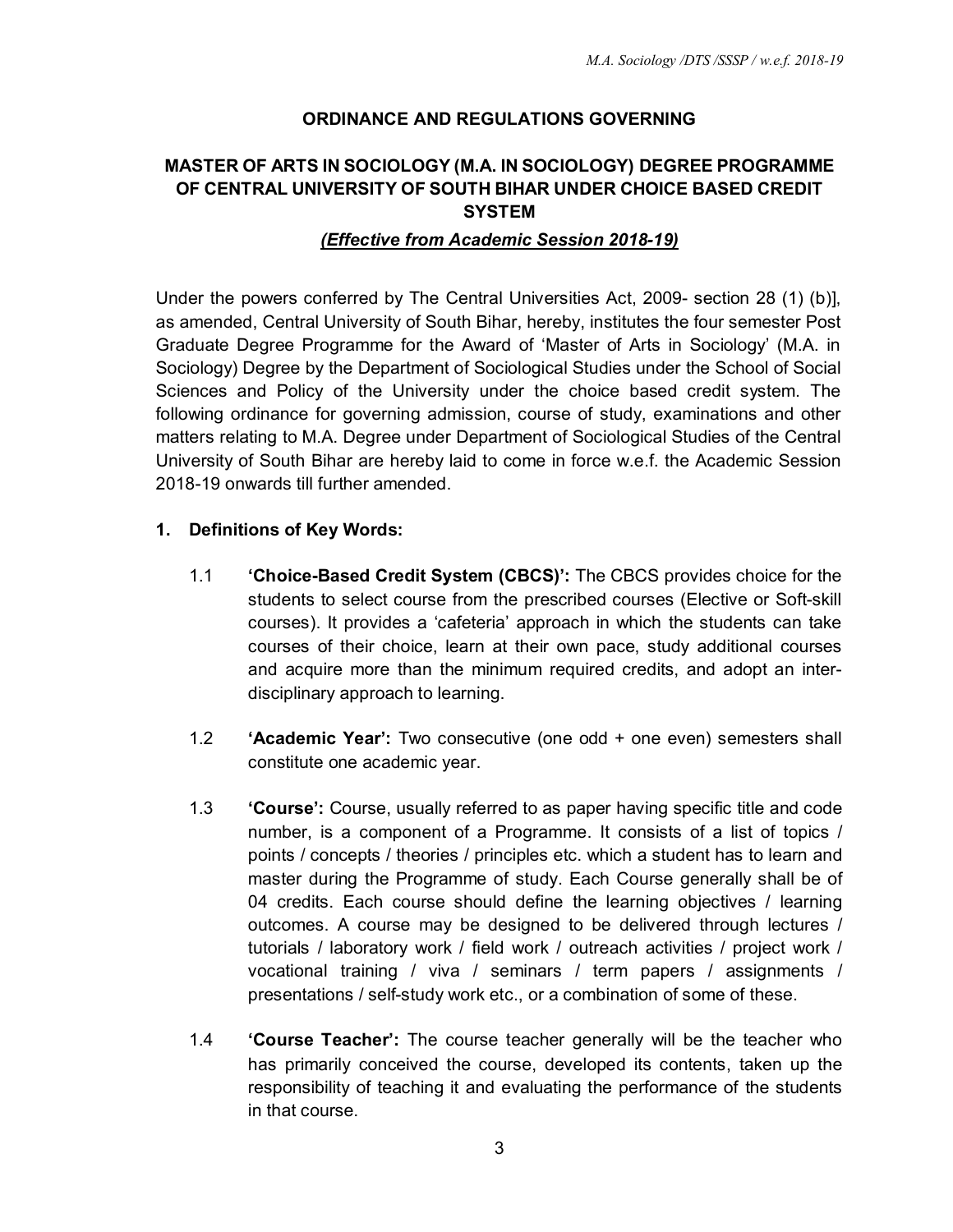- 1.5 **'Credit':** A unit by which the course work is measured. It determines the number of hours of instructions required per week. One credit is equivalent to one hour of teaching (lecture or tutorial) or two hours of practical work / field work per week.
- 1.6 '**Credit Point':** It is the product of the grade point and the number of credits for a course.
- 1.7 **'Grade Point':** It is a numerical weight allotted to each letter grade on a 10 point scale.
- 1.8 **'Letter Grade':** It is an index of the performance of students in a said course. Grades are denoted by letters O, A+, A, B+, B, C, P and F. A letter grade is assigned to a student on the basis of evaluation of her/his performance in a course on a ten point scale.
- 1.9 **'Programme':** An educational Programme leading to the award of a Degree, Diploma or Certificate.
- 1.10 **'Credit-Based Semester System (CBSS)':** Under the CBSS, the requirement for awarding a degree or diploma or certificate is prescribed in terms of number of credits to be completed by the students.
- 1.11 **'Semester':** Each Semester shall consist of 15-18 weeks of academic work equivalent to 90 actual teaching days. The odd semester may be scheduled from July to December and even semester from January to June. The credit-based semester system provides flexibility in designing curriculum and assigning credits based on the course content and hours of teaching.
- 1.12 **'Semester Grade- Point Average (SGPA)':** It is a measure of performance of the work done in a semester. It is ratio of total credit points secured by a student in various courses registered in a semester and the total course credits taken during that semester. It shall be expressed up to two decimal places.
- 1.13 **'Cumulative Grade Point Average (CGPA)':** It is a measure of overall cumulative performance of a student over all semesters. The CGPA is the ratio of total credit points secured by a student in various courses in all semesters and the sum of the total credits of all courses in all the semesters. It shall be expressed up to two decimal places.
- 1.14 **'Transcript'/ 'Grade Card' 'or Certificate':** Based on the grades earned, a grade certificate shall be issued to all the registered students after every semester. The grade certificate will display the course details (code, title,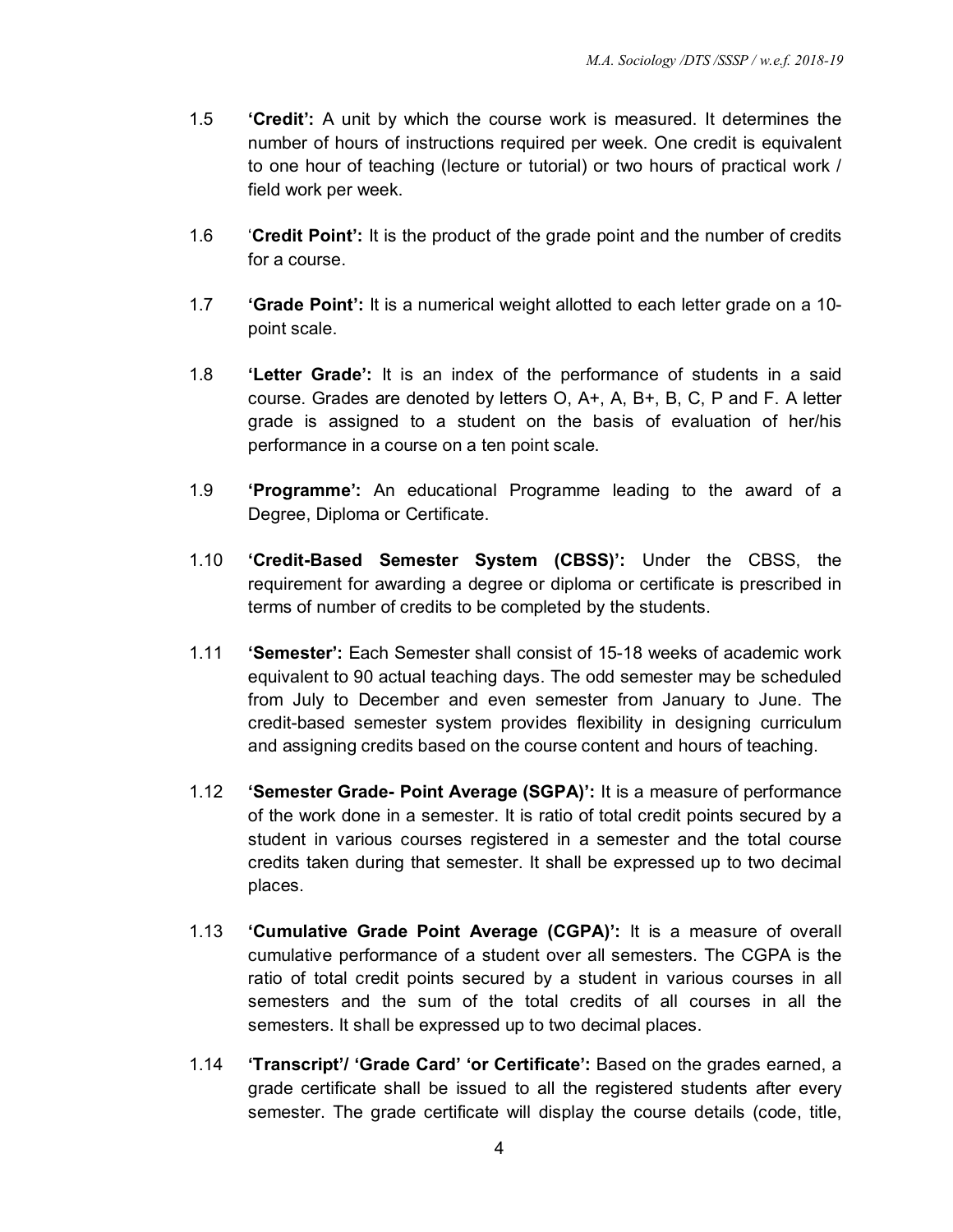number of credits, grade and/or marks secured) along with SGPA of that semester.

1.15 **'The University':** 'The University' in this Ordinance means the Central University of South Bihar.

### **2. Admission and Other General Provisions:**

- 2.1 The Programme of study leading to Master of Arts in Sociology (M.A. in Sociology) Degree of Central University of South Bihar shall be of two year (Four Semesters) duration which may be completed in a maximum duration of four years (Eight Semesters).
- 2.2 The intake to the said PG Programme (M.A.) shall be as decided by the UATEC / Academic Council of the University from time to time.
- 2.3 The admission to the M.A. Programme shall be governed by the provisions as laid down by the UATEC / Academic Council of the University from time to time.
- 2.4 Reservation of seats for admission in M.A. Programme shall be as per reservation policy of Government of India and as notified by GOI / UGC from time to time.
- 2.5 In accordance with the reservation rules of GOI for admission in Central Higher Educational Institutions, reservations of seats in M.A. Programme are as follows:

| <b>S. No.</b>  | Category                        | <b>Reservation</b>            |  |  |
|----------------|---------------------------------|-------------------------------|--|--|
|                | <b>SC Candidates</b>            | 15 % of the intake            |  |  |
| $\overline{2}$ | <b>ST Candidates</b>            | 7.5% of the intake            |  |  |
| 3              | <b>OBC Candidates</b>           | 27% of the intake             |  |  |
| 4              | <b>Divyang Candidates</b>       | 5% of the intake<br>(on       |  |  |
|                |                                 | horizontal reservation basis) |  |  |
| 5              | Dependents / Wards of Defence   | As per the GOI rules          |  |  |
|                | Personnel / Kashmiri Migrants / |                               |  |  |
|                | <b>NCC Cadets</b>               |                               |  |  |

(a) The candidates seeking admission under the above categories shall be required to fulfill the prescribed eligibility conditions of admission of the programme and submit requisite documents in support of their claim, as prescribed by the GOI from time to time.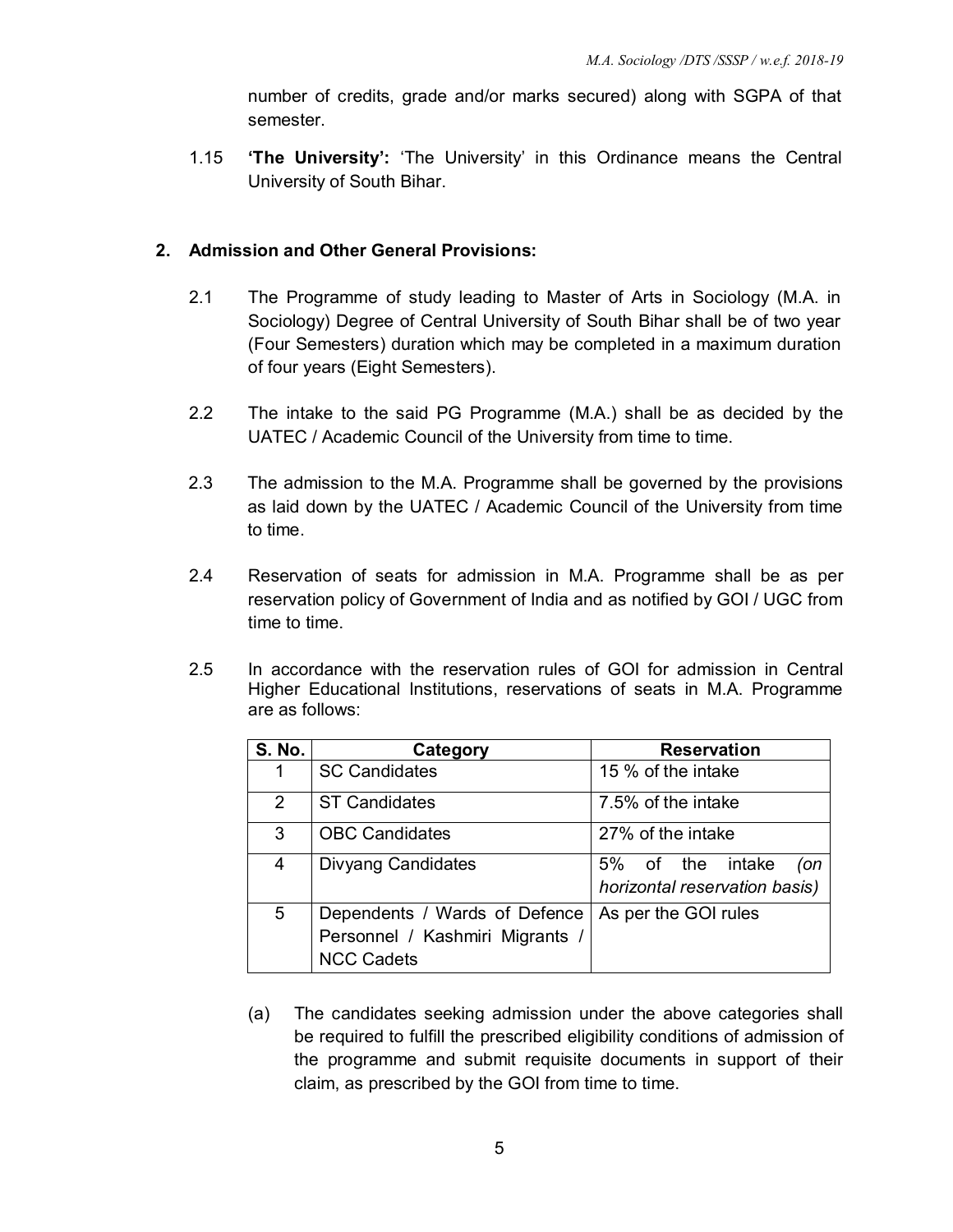(b) The SC / ST/ OBC candidates must enclose attested copy of the latest caste certificate as per GOI norms along with their Admission Form / Enrolment form stating that the candidate belongs to SC / ST / OBC Category.

The following are empowered to issue SC / ST / OBC Certificates:

- (i) District magistrate / Additional District Magistrate / Collector / Deputy Commissioner / Addl. Deputy Commissioner / Deputy Collector / I<sup>st</sup> Class Stipendiary Magistrate / City Magistrate / Sub Divisional magistrate / Taluka Magistrate / Executive Magistrate / Extra Assistant Commissioner.
- (ii) Chief Presidency Magistrate / Addl. Chief Presidency Magistrate / Presidency Magistrate.
- (iii) Revenue Officer not below the rank of Tehsildar.
- (iv) Sub-Divisional Officer of the area where the candidate and / or his family normally resides.
- (v) Administrator / Secretary to the Administrator / Development Officer (Lakshadweep Islands).
- (vi) Candidate must note that certificate from any other person / authority shall not be accepted generally.
- (c) 5% seats on horizontal reservation basis shall be reserved for Divyang Candidates (Benchmark Category) and shall be further sub-divided into different categories of Divyangs as per the GOI rules.

A candidate applying under Divyang category must attach a certificate by CMO, District Hospital. However, she/he shall be considered under Divyang category only after verification from the University Medical Board, if necessary.

(d) Vacant seats reserved for SC/ST/OBC candidates, if any, may be filled up as per the GOI / UGC rules. In case in any one of the two categories of candidates viz., SC/ST, the required number of candidates for admission is not available (i.e., the list of respective category has been exhausted), then candidates belonging to the other category (SC or ST as the case may be, if available), shall be called for admission in order of merit so as to make up the deficiency in the required number in any of the aforesaid two categories. This provision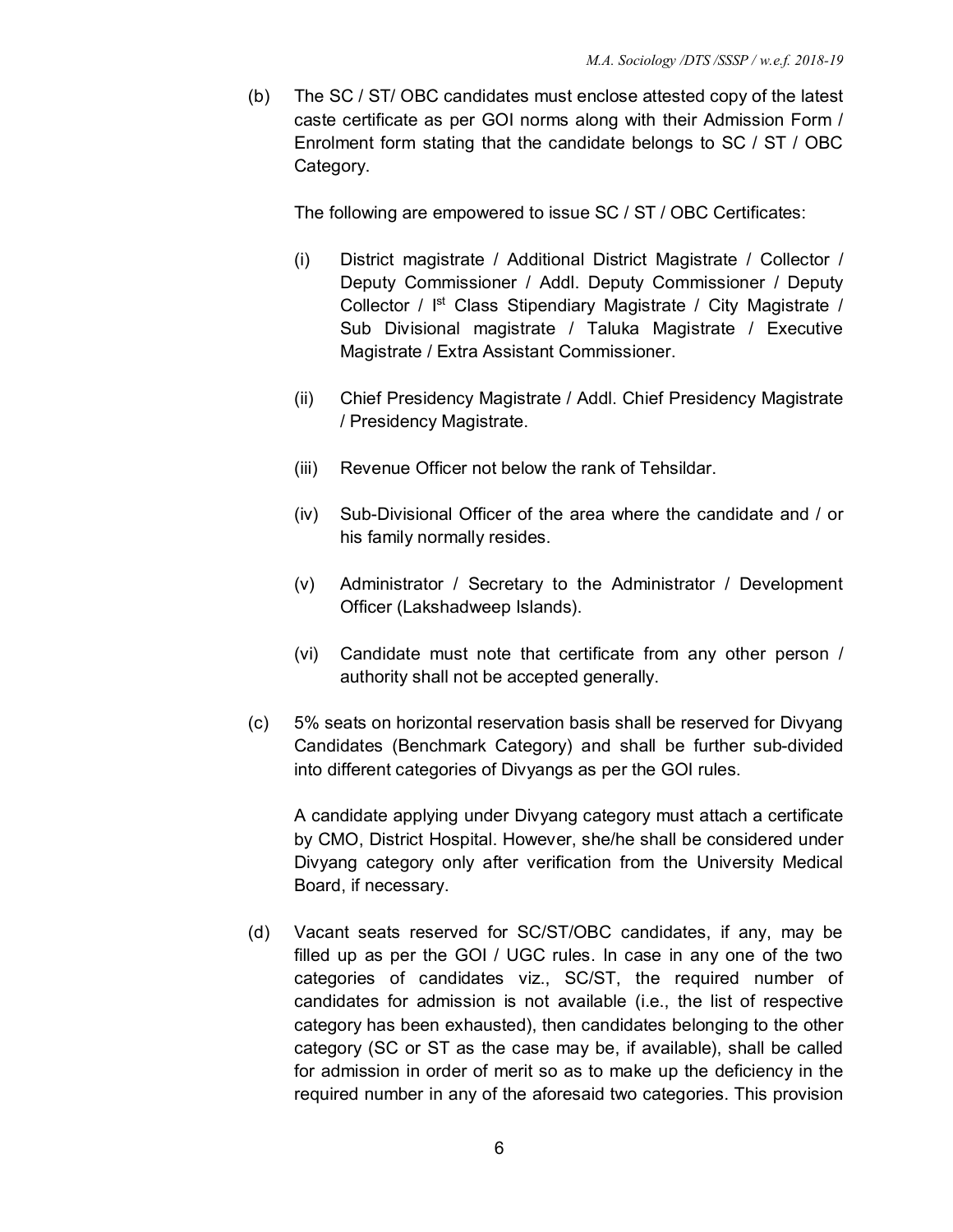shall be applicable to candidates belonging to SC & ST categories only.

- (e) If sufficient number of candidates are not available in OBC category (i.e., OBC category list has been exhausted), such vacant seats shall be transferred to the general category.
- 2.6 Mere appearance in the admission test shall not entitle a candidate to be considered for admission to the Programme unless she/he fulfills the eligibility conditions. Applicants must fully satisfy themselves about their eligibility before filling the application form.
- 2.7 Provisional admission shall be offered to the candidates in order of merit list and the availability of seat in the Programme on the date of admission.
- 2.8 In case there is more than one candidate securing equal ranks as obtained by the last candidate in order of merit in the list of candidates to be called for admission, the following *inter-se* ranking rules of the University shall be applicable.

*In case the candidates have equal/tie ranks then the marks obtained in the qualifying examination shall be the deciding factor and if, that is also same or result of both the candidates is not declared, then a senior candidate on the basis of date of birth shall be given preference. However, in a case of tie rank, if the result of qualifying examination of one candidate is declared then she/he will be given preference, provided she/he fulfills other eligibility conditions. In case of any dispute the decision of the Chairman, UATEC shall be final.* 

- 2.9 If the result of the qualifying examination is not declared by a university / board till the date of admission, the mark-sheet of the qualifying examination by a candidate can be submitted on or before 30th September of the admission year. In exceptional cases, further extension may be given by the Competent Authority on cogent reason(s). However, it may be noted that this clause cannot be extended to the candidate(s) whose result is being withheld or not declared by the university / board due to some specific reasons particularly related to the candidate(s). Furthermore, if the result of qualifying examination is not declared by a university / board in general then the aggregate percentage of marks / grades of the completed semesters / years of the qualifying examination must be not less than the required percentage of marks/grades in the qualifying examination.
- 2.10 At the time of reporting for admission, the candidates are required to be present in person and bring the documents in original as well as a set of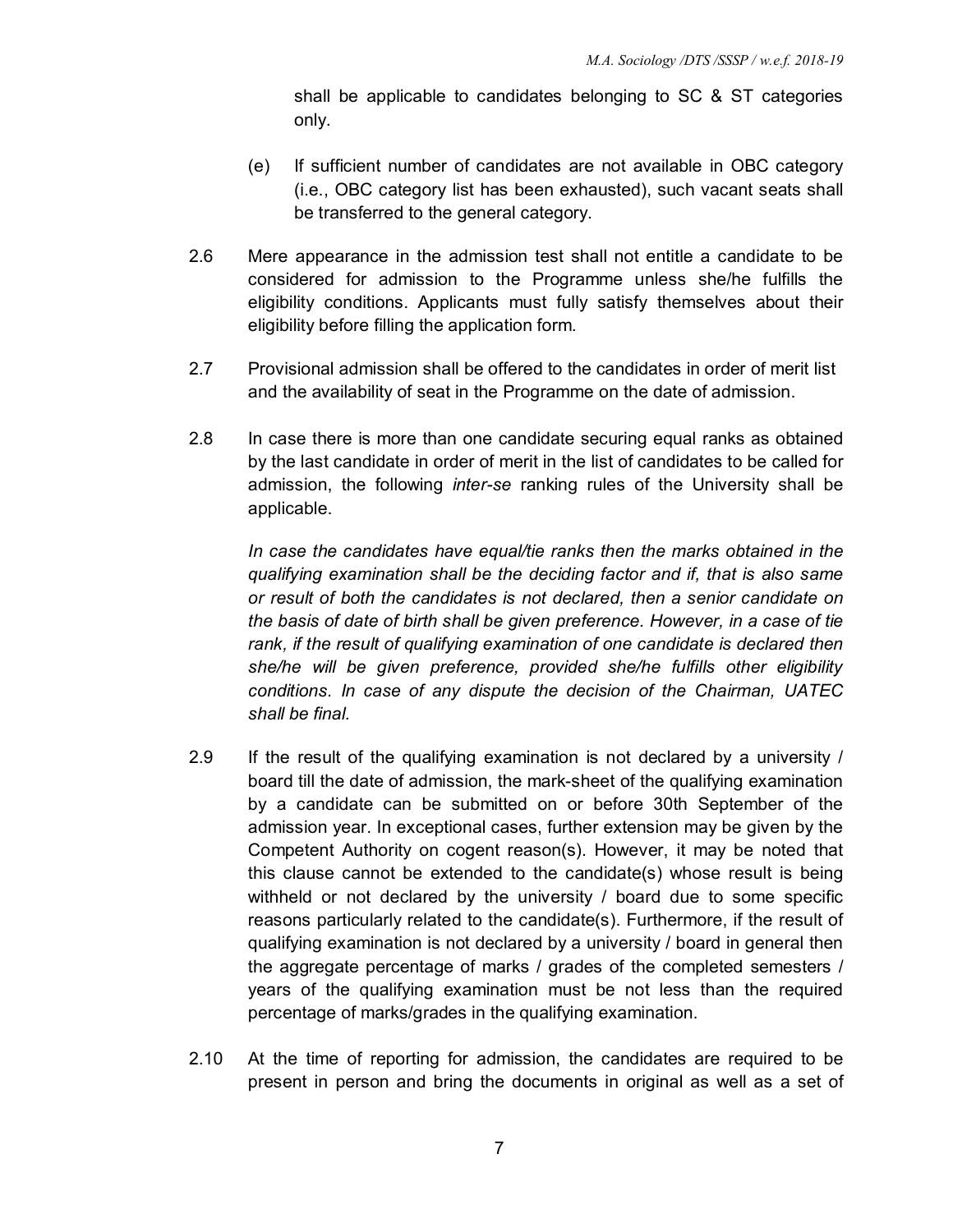photocopy duly attested as notified by the Admission Committee / Controller of Examinations (CoE) from time to time.

- 2.11 A candidate provisionally selected for admission shall be required to fill the prescribed form, submit the required documents, collect her / his admit card or any other equivalent document for admission to the Programme from the office of the Department / School / University after paying the fees on or before a date fixed for the purpose, otherwise the offer made to her / him will automatically stand cancelled.
- 2.12 In case any provisionally selected candidate fails to deposit the fee by the date prescribed, her/his provisional admission shall be cancelled and the seat thus falling vacant shall be offered to the next candidate in order of merit under the specified category.
- 2.13 Notwithstanding anything contained in this ordinance, a candidate who is qualified under the foregoing ordinance for admission to the University, and who is a student of some other Indian University / Institution, shall not be admitted to the University without the production of a leaving or transfer certificate and / or migration certificate (as the case may be) issued by the last college/university attended and certifying to the satisfactory conduct of the student mentioning the highest examination she / he has passed. However, in certain cases if the candidates are not in position to submit the Transfer Certificate and / or Migration Certificate and the character certificate at the time of admission, they should submit the same as early as possible, but not later than 30<sup>th</sup> September of the year of admission in M.A. failing which the University reserves the right to cancel their admission. In exceptional cases, further extension may be given by the Competent Authority on cogent reason(s). However, it may be noted that this clause cannot be extended to the candidate(s) whose result is being withheld or not declared by the university / board due to some specific reasons particularly related to the candidate(s).
- 2.14 Wait listed candidate shall be offered admissions strictly on the basis of ranking, provided there is a vacancy in the Programme. Such waitlisted candidates shall have to deposit their fees latest by the date fixed by the Admission Committee / Competent Authority.
- 2.15 The candidates enjoying employed status and selected for admission to M.A. Programme in the University, are required to produce Leave Sanction / Relieving Order at the time of Admission / Registration from their employer for the duration of the Programme permitting them to pursue their studies at the University, failing which the offer of admission may stand withdrawn. In case of any dispute the decision of the competent authority shall be final.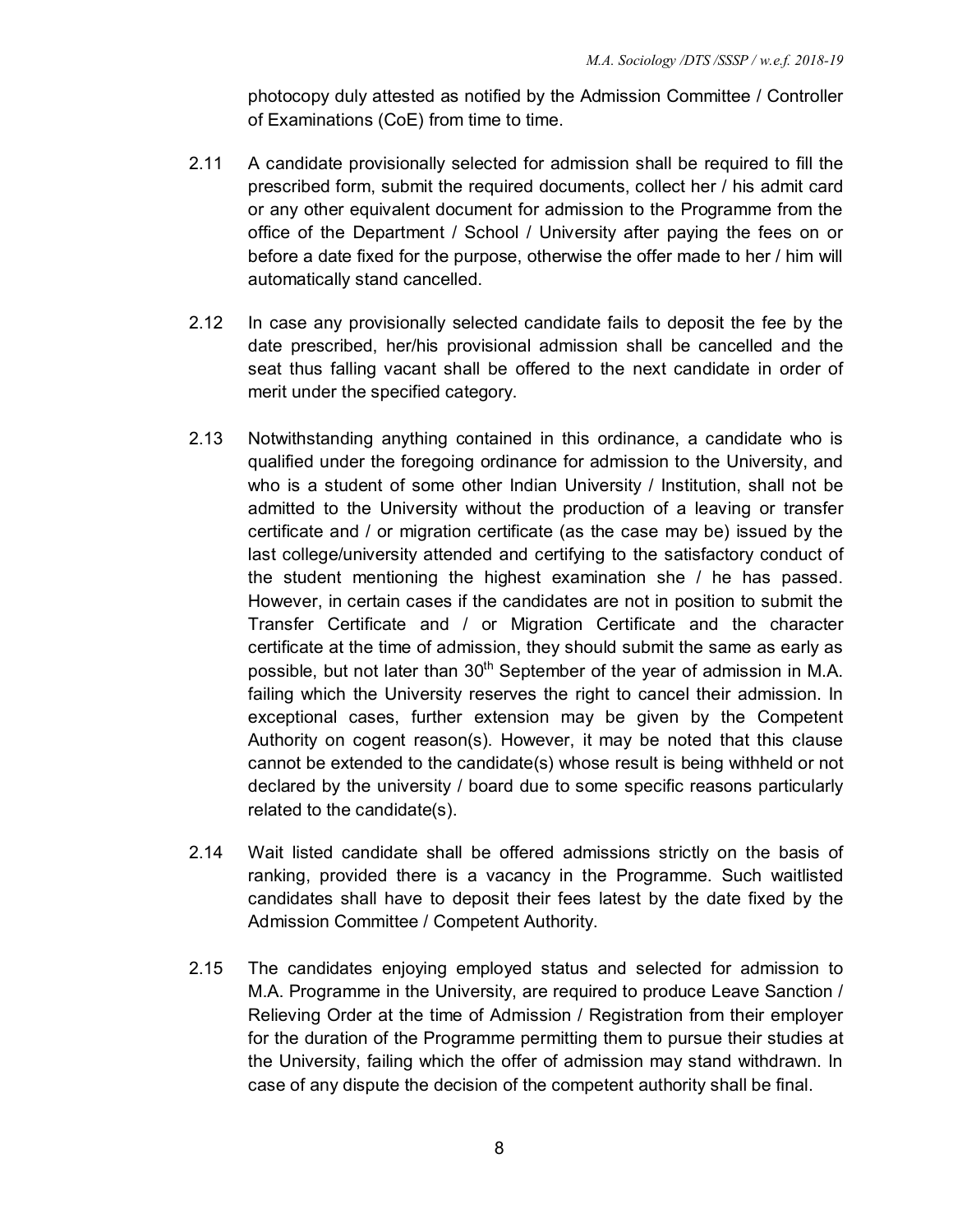- 2.16 The admission of any candidate is liable to be cancelled without giving any further notice forthwith or at any time during the period of the concerned Programme of Study, if it is detected that the candidate has / had produced fake / forged certificate(s) / document(s), indulged in any act of misconduct / indiscipline and has / had concealed any other relevant information at the time of seeking admission.
- 2.17 The admission of the candidate to the M.A. Programme shall be subject to such ordinances, rules and regulations as may be framed from time to time by the University.
- 2.18 Foreign students shall be admitted as per the rules of the University.
- 2.18 Only the High Court of Patna shall have jurisdiction in case of any dispute relating to the provisional admission in the Programme.

# **3. Eligibility Conditions**

The eligibility conditions for admission into the M.A. Degree Programme shall be as follows:

Bachelor's Degree in any discipline from any recognized university with a minimum of 50% Marks for General / OBC candidates and 45% marks for SC/ST candidates.

However, the eligibility conditions for admission into M.A. Programme of the University may be recommended by the University Admission, Teaching and Evaluation Committee (UATEC) from time to time which shall be notified in the admission prospectus each year before admission.

#### **4. Medium of Instruction of the Programme**:

The medium of instruction and examination shall be English for M.A. Programme.

#### **5. Programme Fee:**

| S.No                | <b>Particular Head</b>        | Amount |  |  |
|---------------------|-------------------------------|--------|--|--|
|                     | One Time Fee (for two years)  |        |  |  |
|                     | Admission                     | 500    |  |  |
| っ                   | Enrollment                    | 1000   |  |  |
| 3                   | <b>Identity Card</b>          | 100    |  |  |
| 4                   | Development Fee               | 1000   |  |  |
| 5                   | Security Deposit (Refundable) | 1000   |  |  |
| <b>Semester Fee</b> |                               |        |  |  |

5.1 The semester-wise fee structure of M.A. Programme is given below: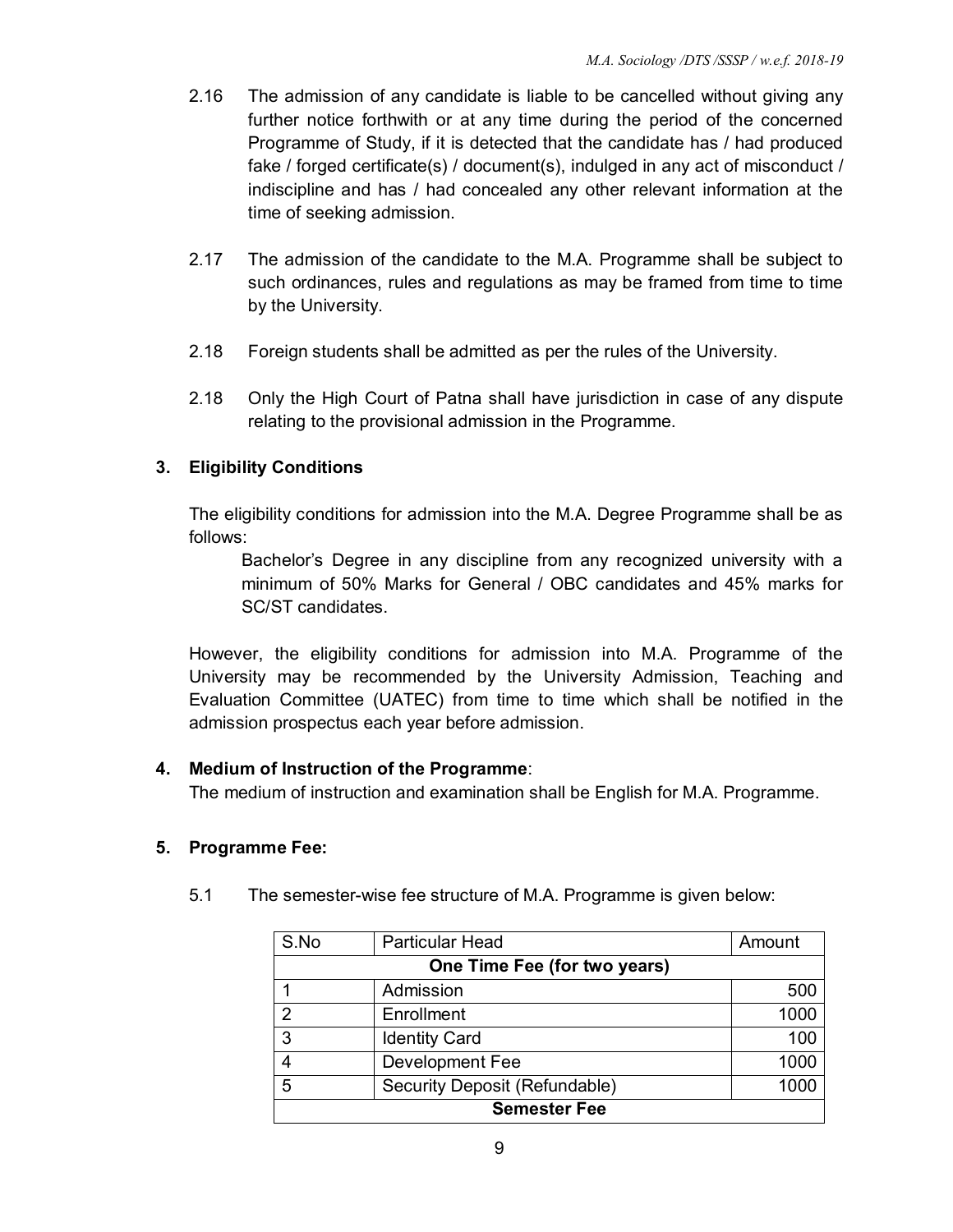|                                                | <b>Tuition Fee</b>            | 2500 |  |
|------------------------------------------------|-------------------------------|------|--|
| 2                                              | Computer Lab                  | 500  |  |
| 3                                              | <b>Evaluation Fee</b>         | 500  |  |
| 4                                              | Library/Magazine/ News Latter | 500  |  |
| 5                                              | <b>Cultural Activities</b>    | 500  |  |
| 6                                              | Games/Athletics               | 500  |  |
|                                                | Total                         | 8600 |  |
| Vidyarthi Medi-claim (Annual fee)              |                               | 618  |  |
| <b>Total Fee(with VMC)</b>                     |                               | 9218 |  |
|                                                |                               |      |  |
| <b>Hostel fee:</b>                             | Rs. 9000/- per semester       |      |  |
| Transportation Fee: As per Actual, if provided |                               |      |  |

- 5.2 The mode and schedule of payment of fees shall be decided by the University from time to time.
- 5.3 The fee structure of M.A. Programme under Department of Sociological Studies may be changed by the University prospectively. Such changed fee structure shall be declared in the admission prospectus of the concerned academic session.

#### **6. Conduct of the Programme:**

- 6.1 To qualify for the M.A. Degree, a candidate must earn 96 credits as contained in the Programme structure / Syllabus of M.A. Degree and annexed with this ordinance. This Programme structure / Syllabus is subject to update / change / modify from time to time as prescribed by the Board of Studies (BoS) of the Department and need not to follow the procedure prescribed for updating the ordinances.
- 6.2 A student of the M.A. Programme shall not be permitted to seek admission concurrently to any other equivalent or higher degree or diploma examination in this University or any other University, subject to rules/regulations of UGC or equivalent body in this regard and adoption of the same by the University.
- 6.3 The maximum period allowed to complete the M.A. Programme will be four years (Eight Semesters).
- 6.4 The Department shall offer courses as per its schedule and available resources and can decide to offer or not to offer a particular course from time to time. To earn additional or lesser credits in a semester from the Department than the prescribed in the syllabus and to earn credits from other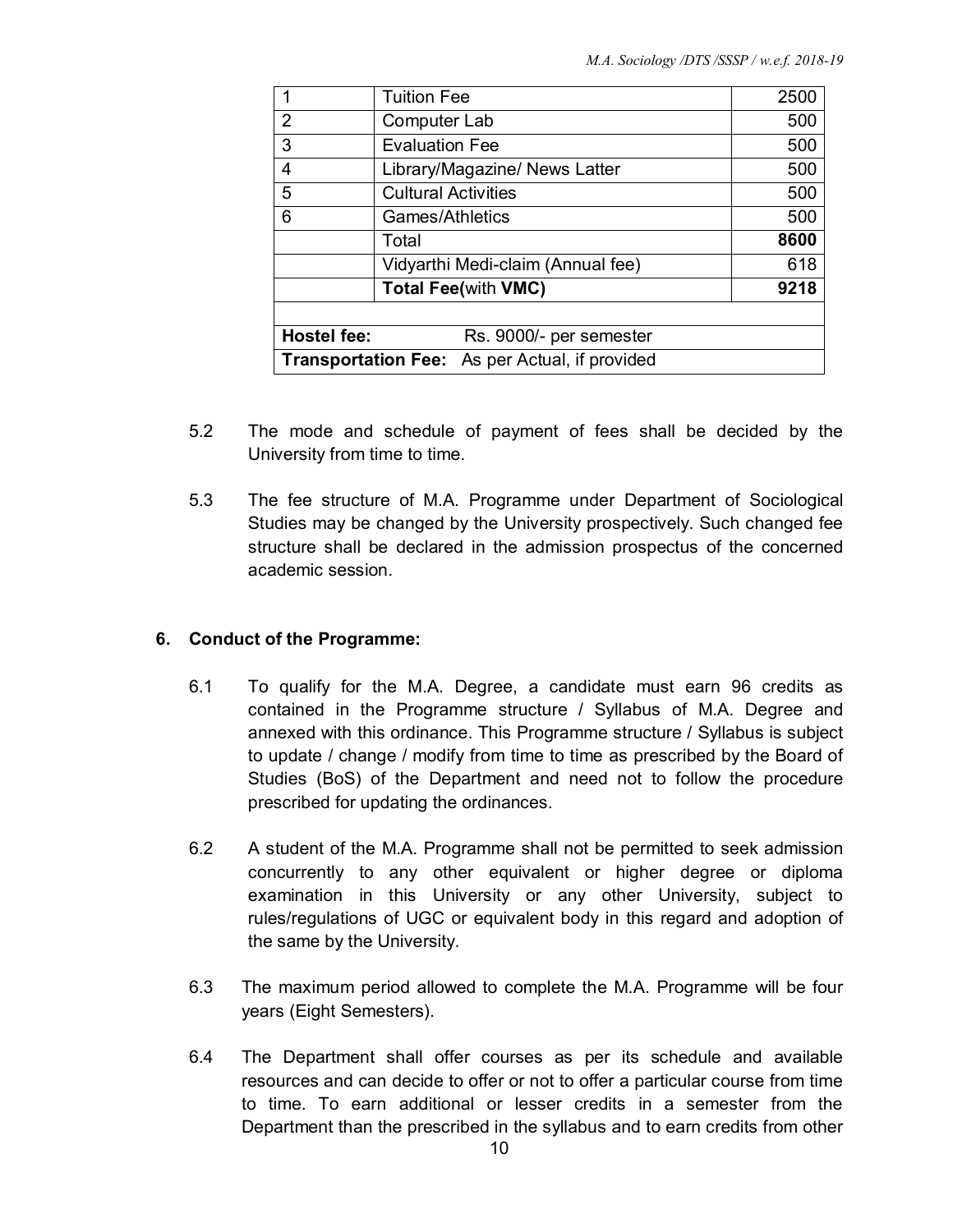Departments / Schools shall be the sole responsibility of the student. He / She have to choose the courses in such a way that it becomes feasible for her / him to earn the credits.

#### **7. Type of Courses:**

The M.A. Programme of the University has three types of courses, viz,. Core courses, Elective courses, and Self-study /Skill-based courses.

#### **7.1 Core courses:**

- 7.1.1. The core courses are those courses whose knowledge is deemed essential for the students registered for the M.A. Programme. Where feasible and necessary, two or more Programmes (like, degree, diploma and certificate etc.) may prescribe one or more common core courses.
- 7.1.2 All the core courses prescribed for M.A. Degree Programme offered by the Department of Sociology under the School of Social Sciences and Policy shall be mandatory for all the students registered in the M.A. Programme.
- 7.1.3 A core course of the Programme may be an elective course for any other Programme.

#### **7.2 Elective courses:**

- 7.2.1 The elective courses can be chosen from a pool of courses (papers). These courses are intended to:
	- allow the student to specialize in one or more branches of the broad subject area;
	- help the student to acquire knowledge and skills in a related area that may have applications in the broad subject area;
	- help the student to bridge any gap in the curriculum and enable acquisition of essential skills (e.g. statistical, computational, language or communication skills etc.); and
	- help the student to pursue an area of interest.
- 7.2.2 Along with the elective courses prescribed for the M.A. Degree Programme offered by the Department of Sociological Studies, a student has to register herself/himself in different elective courses in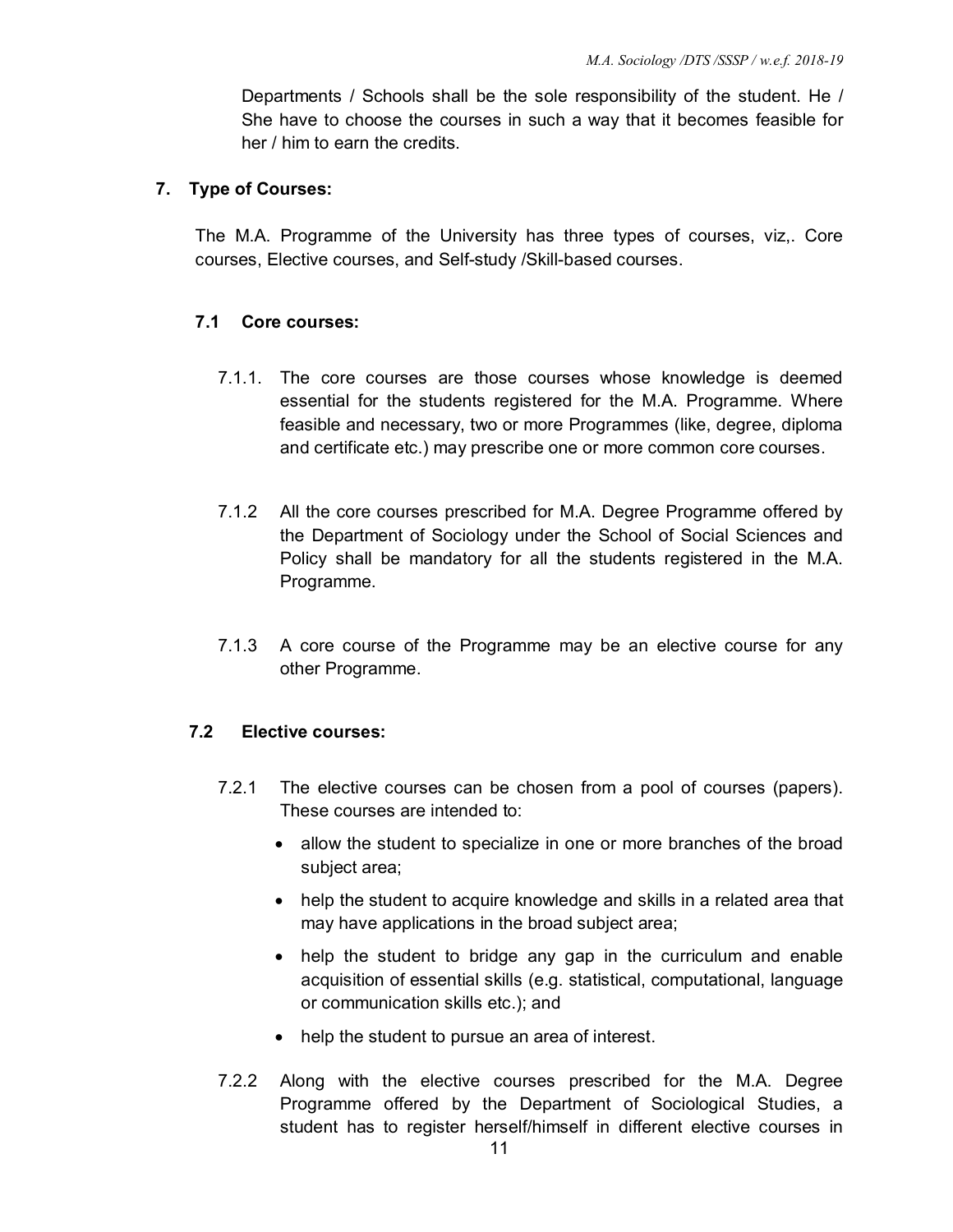such a way that she/he ensures earning of minimum eight credits as elective from the other Departments/Schools.

7.2.3 The student may also choose additional elective courses offered by the University to enable her/him to acquire extra credits from the discipline, or across the disciplines. However, up to only 16 credit courses with best grades completed from the other Departments/Schools shall be considered for calculating CGPA of the Programme of study.

# **7.3 Self-study / Skill-based Courses:**

The self-study / skill-based courses are optional, not mandatory. Being noncredit courses, the performance of students in these courses shall be indicated either as "satisfactory" or as "unsatisfactory", instead of the Letter Grade and this shall not be counted for the computation of SGPA / CGPA. These courses may also be taken by a student from other Departments / Schools.

Moreover, if the BoS of the Department feels that the Programme of study of M.A. requires certain academic backgrounds to pursue the Programme effectively, it may recommend some course(s) without credit(s) to meet the purpose as compulsory part of the syllabus.

*Note*: A course (Core / Elective / Self-study / Skill-based) may also be offered by the Department in the form of a Dissertation, Project work, Practical training, Field work or Internship / Seminar etc.

#### **8. Mobility Options and Credit Transfers:**

The students shall be permitted to opt inter-disciplinary and horizontal mobility and can take courses of their choice, learn at their paces, enroll for additional courses, acquire more than the required credits, and adopt an interdisciplinary approach to learning, subject to the provisions made in this ordinance.

- 8.1. A student may be allowed to take course/courses of any other University / Organization / Institution, the courses of whom are duly accredited by the Department of Sociological Studies / School of Social Sciences and Policy under MoU or otherwise and approved by the Academic Council. (Note: The Department of Sociology / School of Social Sciences and Policy shall try to ensure accreditation of relevant courses of other Universities / Organizations / Institutions including MOOCs and increase the choice basket of M.A. Programme).
- 8.2. A student availing inter-university mobility shall continue to be a bonafide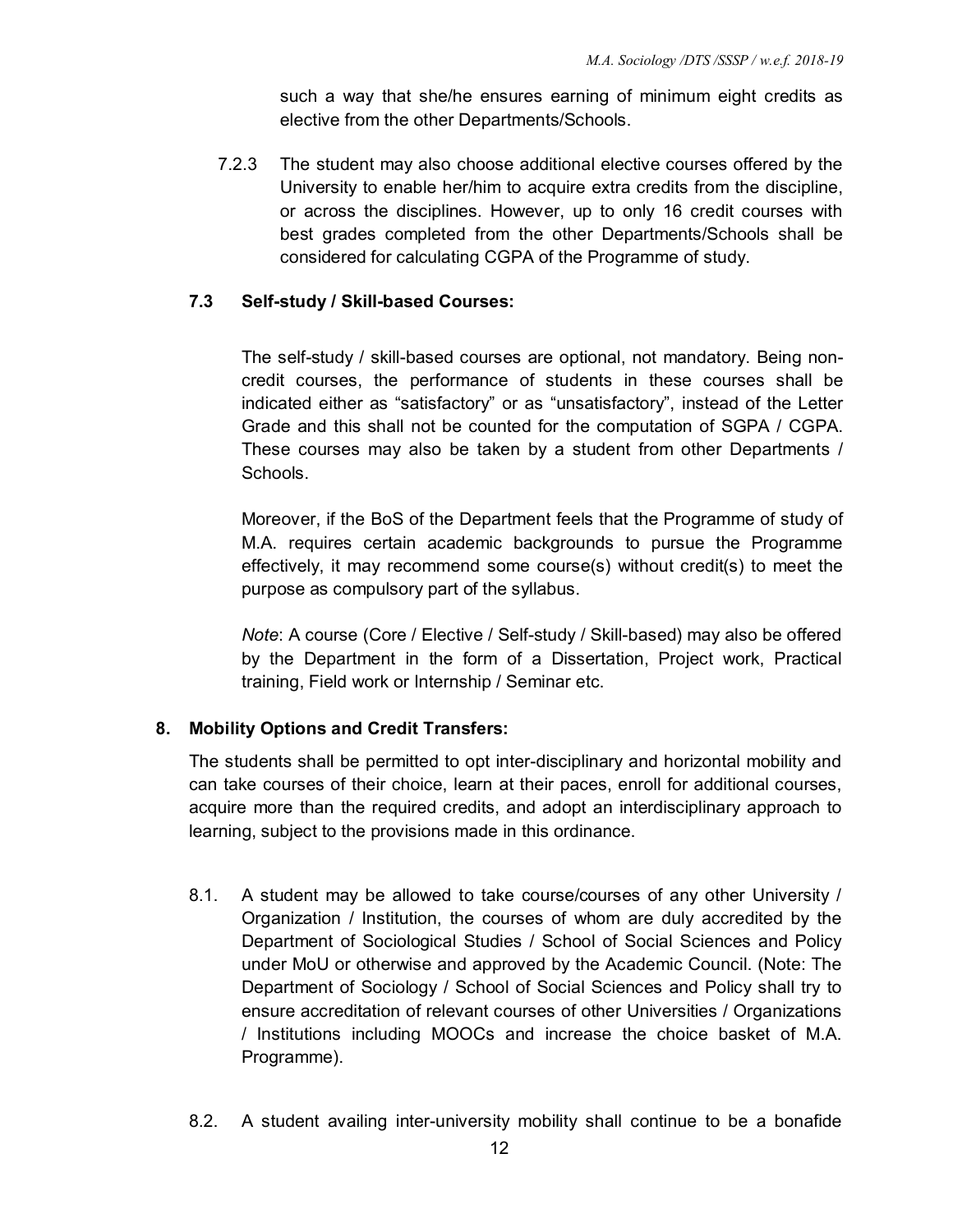student of the University where she/he initially got admission and in case she/he earns credits from a different university, the credits so earned shall be transferred to her/his parent University.

- 8.3. It shall be the responsibility of the student to assess the feasibility and practicality of vertical mobility (across universities), as it doesn't entitle a student to be exempted or relaxed from any of the requisites (sessional, attendance, assignments, end-semester examinations and Programme duration etc.) for the completion of the Programme.
- 8.4. The mobility option should not be interpreted as inter-university migration.
- 8.5. The mobility across the disciplines is also subject to availability of desired elective course, faculty, infrastructure and number of students (as fixed by the University / Department from time to time) opting for that elective course.
- 8.6. The mobility shall be permissible from the Regular Mode Programme to the Regular Mode Programme of learning only, and cannot be replaced by Open / Distance / Online Programme.
- 8.7 A student of some other University shall in any case be admitted only at the beginning of the particular Programme / Course which she/he proposes to take in the University subject to the fulfillment of other conditions.

# **9. Credits***:*

A credit defines the quantum of contents/syllabus prescribed for a course and determines the number of hours of instruction required per week. Thus, in each course, credits are assigned on the basis of the number of lectures / tutorials / laboratory work / field work and other forms of learning required for completing the contents in 15-18 week schedule. 2 hours of laboratory work/field work is generally considered equivalent to 1 hour of lecture.

- (i) 1 credit = 1 hour of instruction per week (1 credit course = 15 contact hours of instruction per semester)
- $(ii)$  4 credits = 4 hours of instruction per week (4 credit course = 60 contact hours of instruction per Semester)
- (iii) 1 credit = 1 hour of tutorial per week (1 credit course = 15 contact hours of instruction per semester)
- $(iv)$  1 credit = 2 hours of laboratory work/field work per week (1 credit course = 30 hours of laboratory work/field)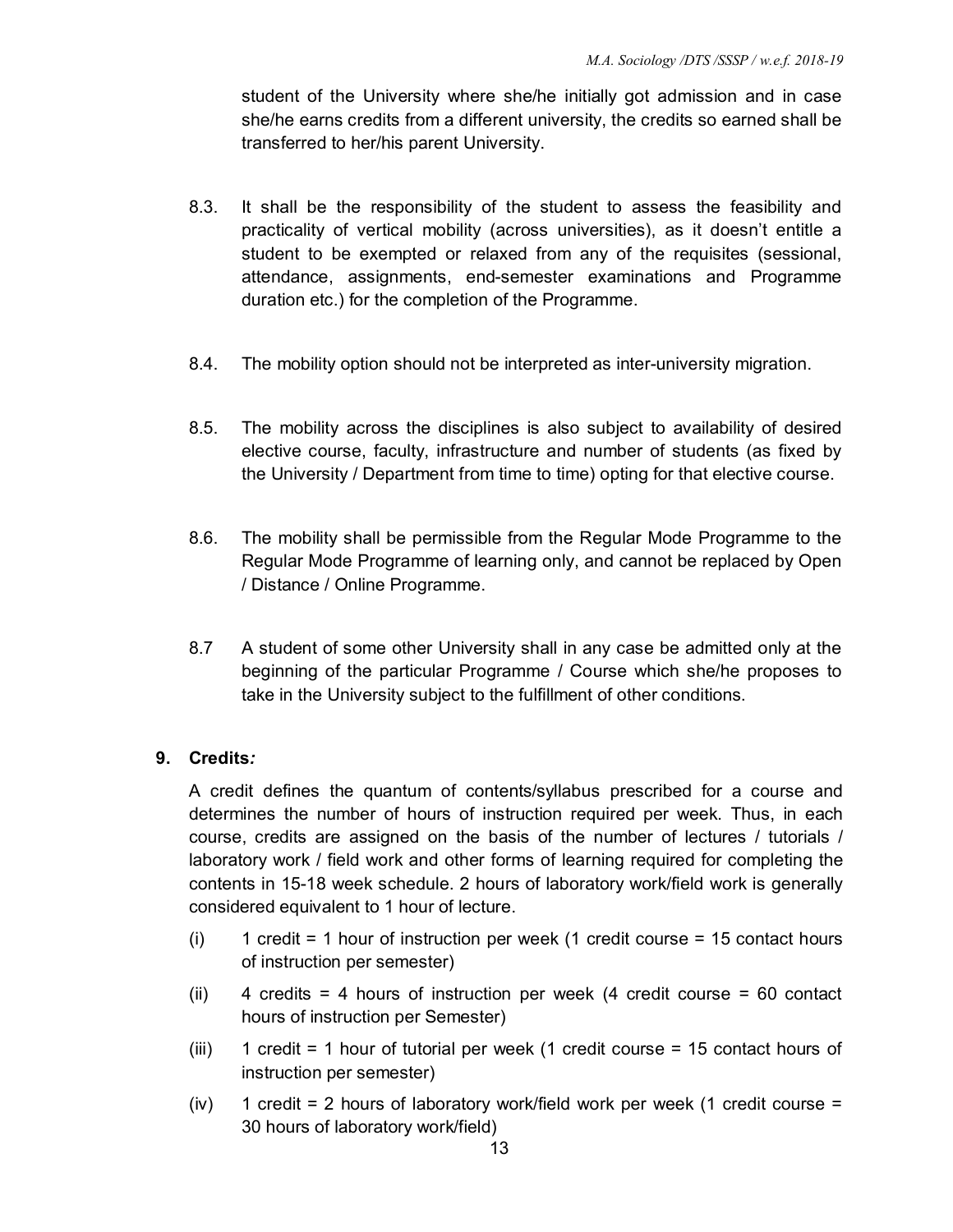Number(s) of credit(s) assigned to a particular course are mentioned in the detailed syllabus of the courses.

# **10. Course Coding**:

Each course offered by the Department of Sociology is identified by a unique course code comprising of twelve letters/numbers indicating Programme / level of Programme (first two letters in uppercase), Discipline / Subject (Next three letters in uppercase), Semester (next digit ranging from 1 to 4), Course Number (next three digits starting from 001 for each semester), Nature of Course for the Programme (next letter in uppercase i.e.  $C =$  Core Course;  $E =$  Elective Course,  $S =$  Self-study / Skill course), total number of credits for the course (next two digits starting from 00), respectively.

For example, the course code for second core course of the M.A. Programme in the Third semester in the Department carrying 4 credits shall be *MASOC3002C04*.

Every time when a new course is prepared by the BoS of the Department (merely changing minor content and not the course title shall also be considered as a new course) it shall be assigned a new course code.

However, the University may decide a different course codification pattern for any Programme in future as per the demand of the situation.

# **11. Duration of the Programme**:

The minimum duration for completion of M.A. Programme shall be four consecutive semesters (two odd and two even semesters). *The maximum period for completion shall be eight semesters.* 

Provided that (i) a semester or a year may be declared by the Controller of Examinations as a zero semester or a zero year for a student if she/he could not continue with the academic work during that period due to terminal illness and hospitalization of longer duration, or due to accepting a scholarship/fellowship, with due permission of the University, subject to the fulfillment of requirements laid down in this respect by the rules or regulations of the University. Such a zero semester/year shall not be counted for calculation of the duration of the Programme in the case of such a student. (ii) Hostel and other related facilities shall not be given to a student after completion of minimum duration, i.e., four semesters required for M.A. Programme.

#### **12. Student Mentor:**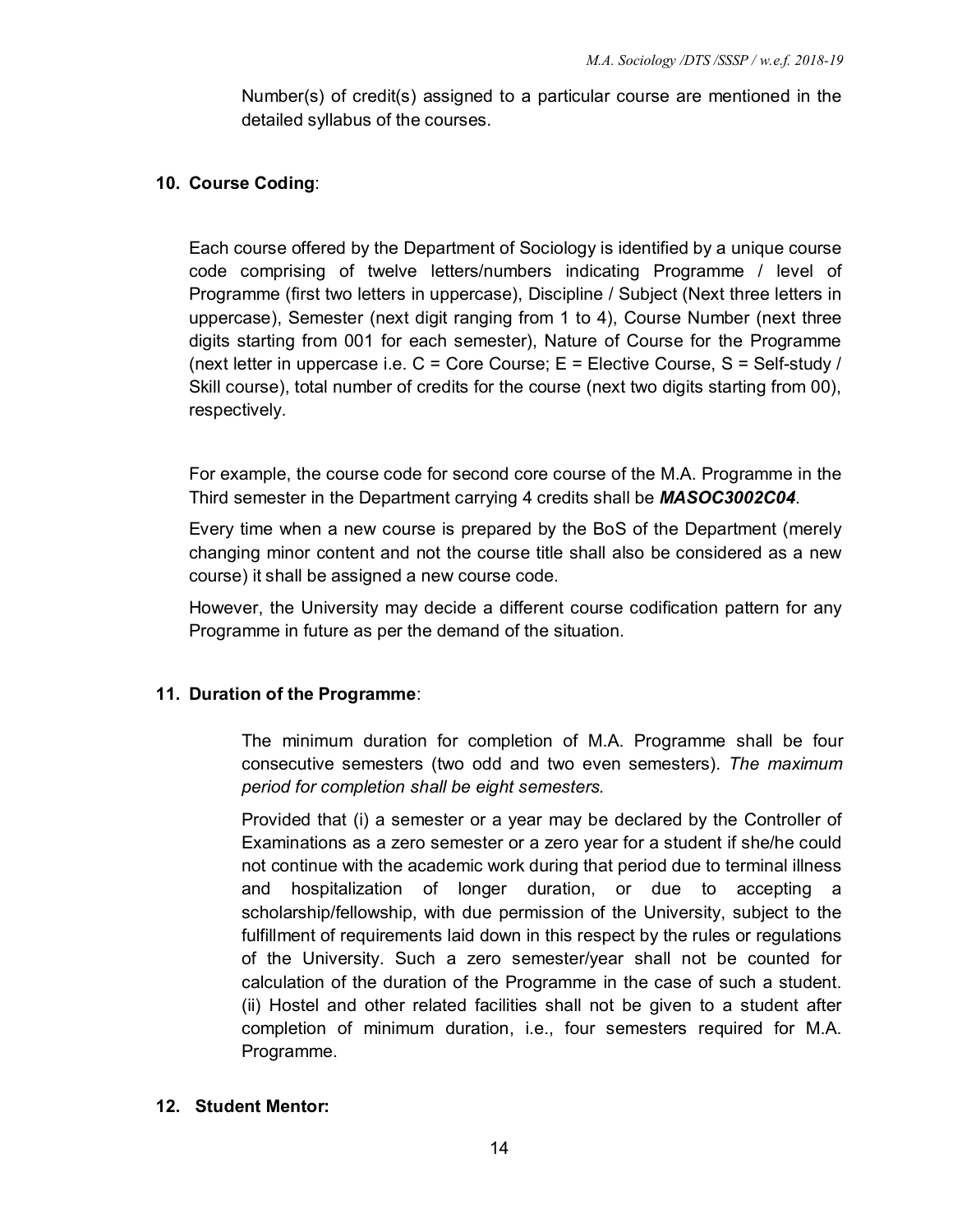The Department shall appoint a Mentor for each student from amongst the faculty members of the Department. All faculty members of the Department shall function as Student Mentors and shall generally have more or less equal number of students. The Student Mentor shall advise the student in choosing courses and render all possible support and guidance to her/him.

### **13. Course Registration:**

- 13.1. The registration for courses shall be the sole responsibility of the student. No student shall be allowed to do a course without registration, and no student shall be entitled to any credits in the course, unless she/he has been registered for the course by the scheduled date fixed by the Department / School / University.
- 13.2. Every student has to register in each semester (in consultation with her/his Student Mentor) for the courses she/he intends to undergo in that semester by applying in the prescribed proforma in triplicate (one copy each for student, for the student's file to be maintained in the departmental office and for the office of the Controller of Examinations), duly signed by her/him, the Student Mentor, the concerned Course Teacher and finally approved by the Head / In-charge of the Department of Sociology, within the deadline notified for the purpose by the Department / School / University.
- 13.3. Registration done in different courses within the stipulated period of time by a student shall not ordinarily be permitted to be changed. However, in exceptional cases, a student may be allowed by the Head/In charge of the Department of Sociology to add a course, substitute a course for another course of the same type (elective or self-study/skill-based) or withdraw from a course, for valid reasons by applying on prescribed proforma (in triplicate as mentioned above in 13.2) with the consent of the Student Mentor not later than one week from the last date of course registration in a particular semester. Further, withdrawal from a course shall be permitted only if the courses registered after the withdrawal shall enable the student to earn a minimum of 20 credits. This duly approved change/withdrawal shall be notified by the office of the Department of Sociology to all concerns like Controller of Examinations, both the Course Teachers etc.
- 13.4. A student shall register for a minimum of 20 credits and can register for a maximum of 32 credits in a semester unless specified otherwise by the University for a Programme of study.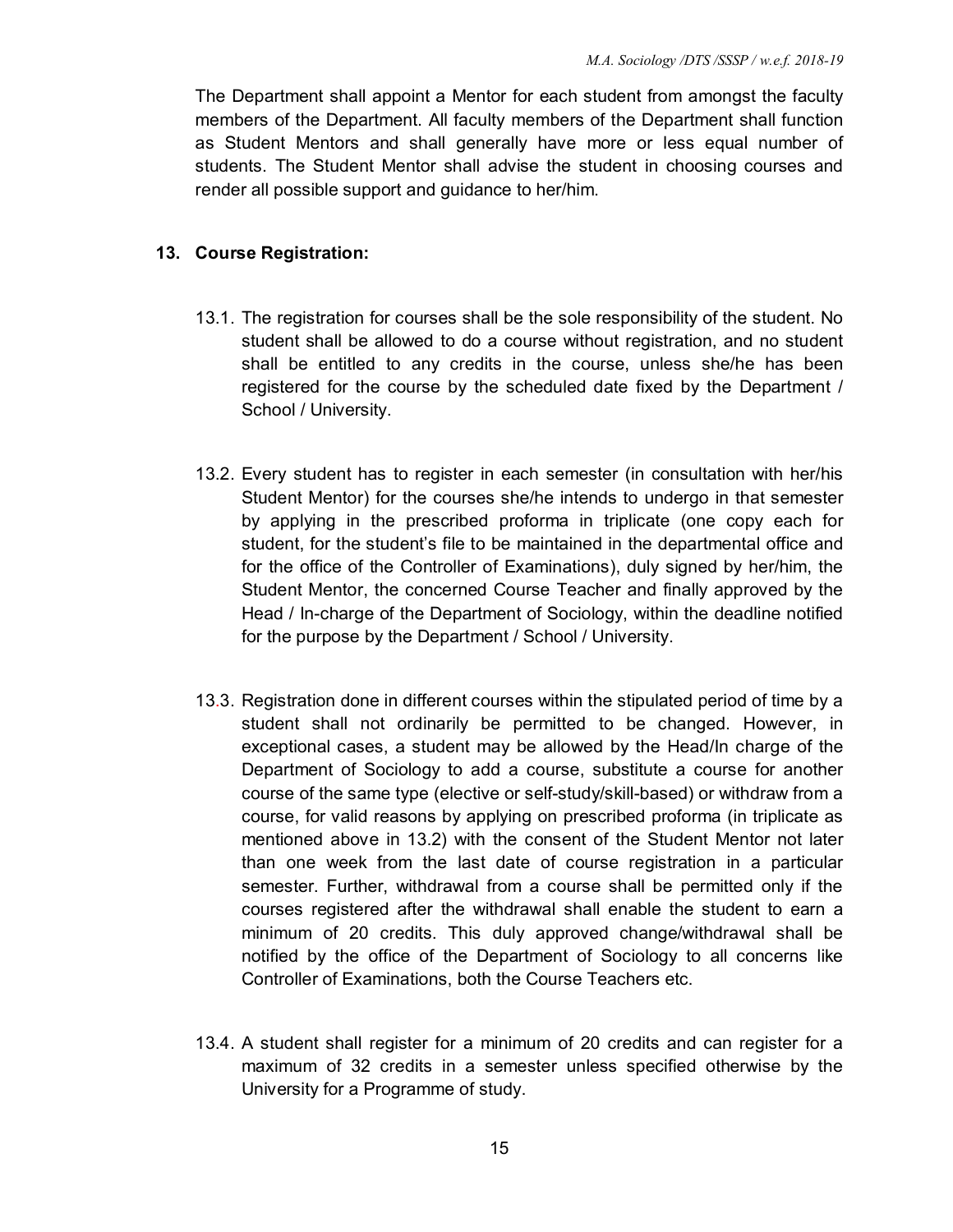- 13.5. If a student registers herself/himself for more elective courses than the prescribed in the Programme, while calculating the Cumulative Grade Point Average (CGPA), only the prescribed number of elective courses for the Programme of study shall be included in the descending order of the grades obtained by her/him ensuring the presence of minimum 8 and maximum 16 credits from the electives of other Departments/Schools.
- 13.6. A student shall have the option to choose an elective course from other Departments / Schools irrespective of the semester in which the course is offered, remaining other conditions same subject to the condition that the course is being offered by the particular department in that semester. For example: a student of third Semester can opt a course of other Department offered in first / third semester provided the course is being offered by the particular Department.

#### 14. **Examination and Promotion:**

- (A) The examination of all the courses required for the M.A. degree shall be internal in nature and generally consisting of Continuous Internal Assessment and End-Semester Examination. For the preparation of final grade in a particular course, the Continuous Internal Assessment (Formative in nature) and the End-Semester Examination (Summative in nature) shall have the weightage of 30% and 70%, respectively.
- (B) Each course, irrespective of credits assigned to it, shall be evaluated out of 100 points. These points should not be confused with traditional system of marks. The points obtained by a student in a course are indicator of percentage of marks and not the raw marks. Since, the University has adopted the system of grading, hence, the marks shall not be reflected in a grade sheet of a student. However, for wider uses, and if required, the students or the prospective employer or end user may take the following reference for calculating maximum marks and obtained marks for a Programme/Course:

For Maximum Marks–

- 1 Credit Course = 25 marks course
- 2 Credit Course = 50 marks course
- 3 Credit Course = 75 marks course
- 4 Credit Course = 100 marks course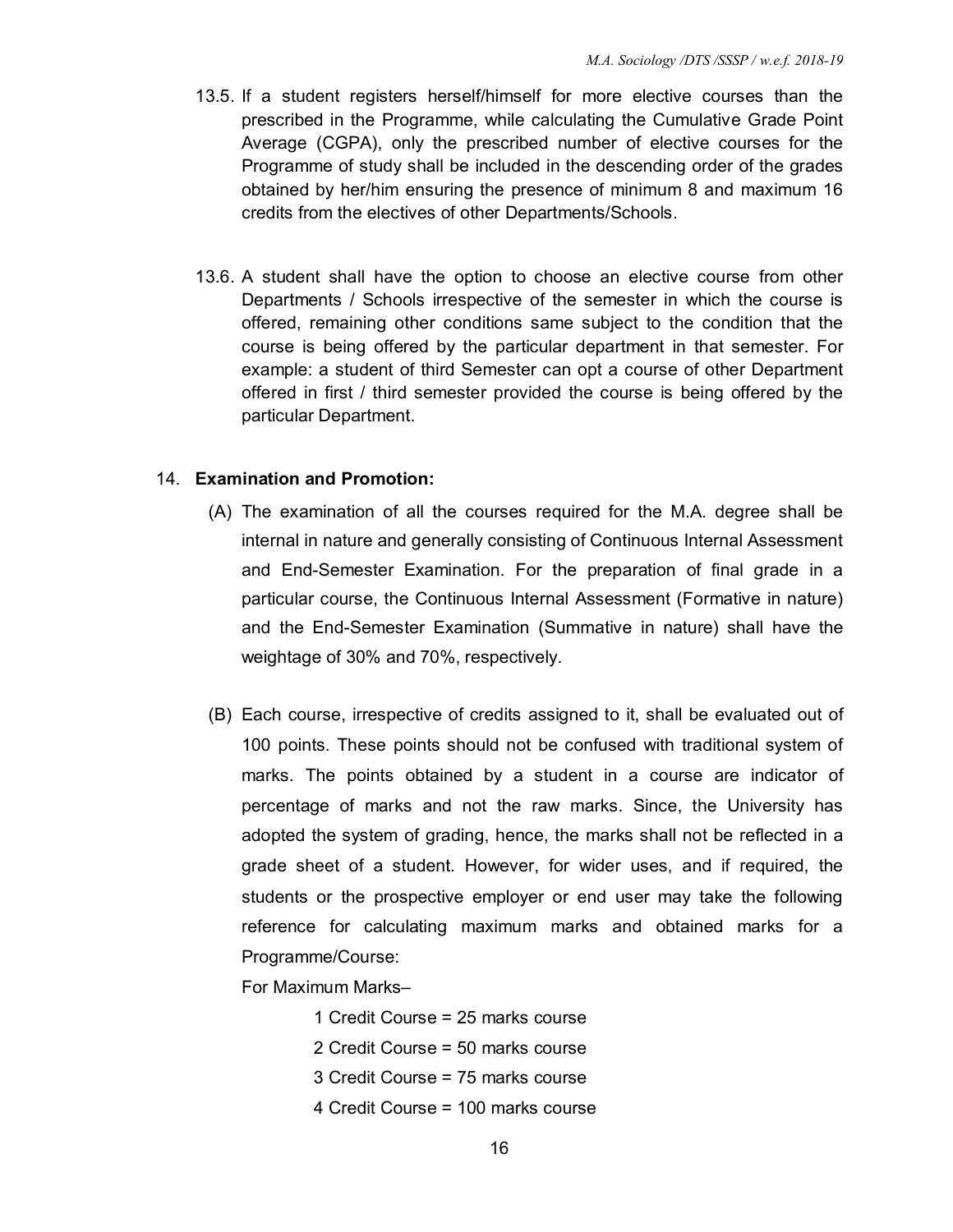and so on.

For obtained marks –

The obtained points may be converted into marks by takingthem as percentage of marks. For example:

- (i) If a student has obtained 80 points in a 4 Credit Course, then it may be converted as: *80 marks out of 100*.
- (ii) If a student has obtained 80 points in a 2 Credit Course, then it may be converted as: *40 marks out of 50*.
- (iii) If a student has obtained 80 points in a 1 Credit Course, then it may be converted as: *20 marks out of 25*.

In such course(s), where direct numerical grades are awarded in place of points, these numerical grades shall be converted into marks by using the following formula:

*Points in the Course = Numerical grade in the Course x 10* 

 However, any change may be recommended in this pattern by the UATEC, from time to time.

#### **14.1. Continuous Internal Assessment:**

- 14.1.1 The Continuous Internal Assessment of the students' learning and performance shall be carried out by the Course Teacher(s). Considering the nature of the course, the teacher(s) shall decide the mode of Continuous Internal Assessment, which may include one or more assessment tools, such as student's class performance, assignments, class tests, take-home tests, term paper(s), presentations, oral-quizzes, case studies and laboratory work etc.
- 14.1.2 Each Course Teacher shall design the Continuous Internal Assessment system for the course she/he offers with the approval of the Departmental Committee (DC). This approved design of Continuous Internal Assessment shall be announced to the students of the respective courses at the beginning of each semester by the concerned teacher.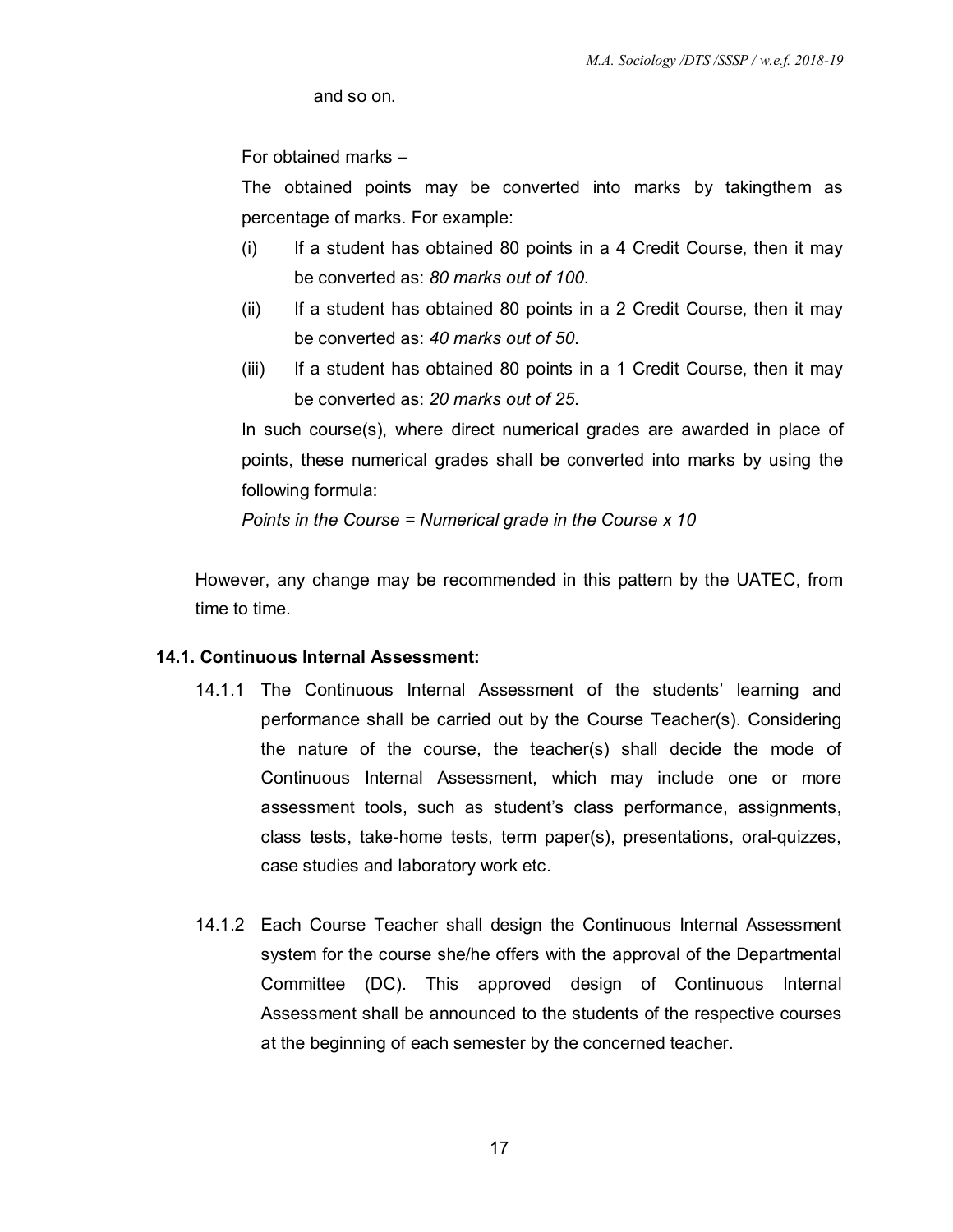- 14.1.3 Generally, each course shall be taught by one teacher only, who shall maintain all the records related to attendance, teaching and assessment in a systematic manner. In an exceptionally rare case, if a teacher is assisted in teaching by other teacher, the teacher (in-charge of the course) shall be responsible for coordinating teaching and assessment, including award of final grade.
- 14.1.4 In case a student fails to appear in any Continuous Internal Assessment, it will be taken care by the concerned Course Teacher at her/his level.

#### **14.2. End-Semester Examination:**

- 14.2.1 Generally, End-Semester theory question paper shall include a limited number of very short answer type questions followed by short and long questions covering the entire syllabus in such a way that the question paper ensures assessing students' knowledge, understanding, application and analysis-synthesis / reflection of the subject. Thus, a standard model format of the End-Semester Examination paper consisting of 70 points shall be as under –
	- Section-A: 15 very short questions of 02 points each = 30 points (Short specific questions covering the entire syllabus to be given which should be answered in approximately 50 words by the examinee).
	- Section-B: 04 short questions of 05 points each = 20 points (05 short questions to be given out of which 04 questions are to be attempted in approximately 200 words by the examinee).
	- Section-C: 02 long questions of 10 points each = 20 points (03 long questions to be given out of which 02 questions are to be attempted in approximately 500 words by the examinee).

However, a different format of the End-Semester question paper for some particular course (e.g., project, dissertation or laboratory/fieldwork etc.) may be prescribed by the Board of Studies (BoS) of the Department which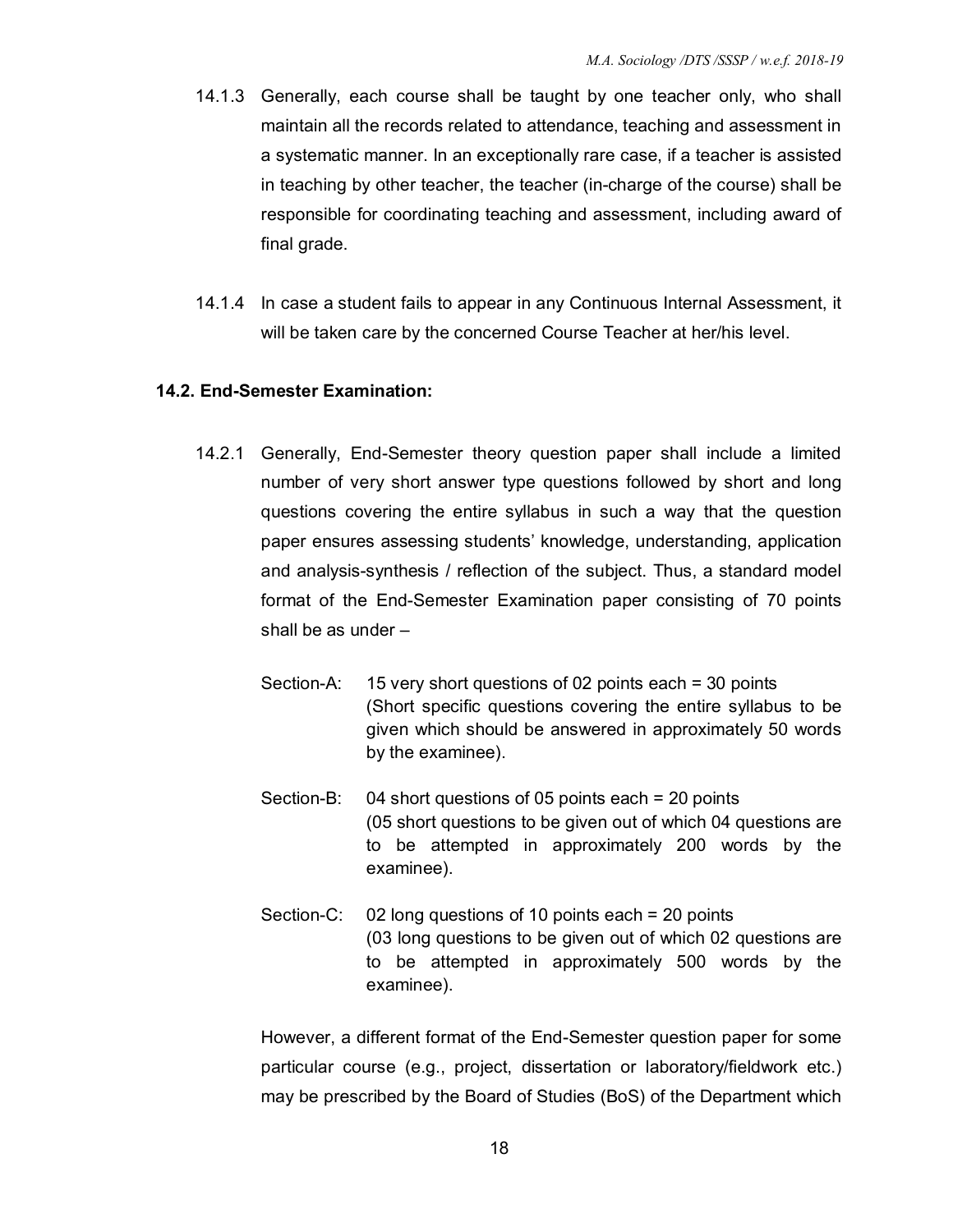shall come into force only after the approval of the competent authority of the University.

- 14.2.2 The duration of the End-Semester theory examination generally shall be of three hours.
- 14.2.3 The DC shall appoint one or more team(s), as per the need, of preferably three faculty members in each team for moderation of question papers of End-Semester Examinations and communicate the same to the Controller of Examinations. The task of moderation shall be organized by the Controller of Examinations.

The paper setter and the moderator(s) shall ensure and certify that question paper is comprehensive to cover all important topics / themes / course and fit for assessing the mastery of the entire course. They shall also ensure and certify that not more than 10% questions from the previous year question paper have been repeated.

- 14.3 In exceptional cases, depending upon the nature of a particular course, a totally different mode of assessment and evaluation may be prescribed by the BoS of the Department for the course, which shall come into force only after the approval of the competent authority of the University. However, it must be reflected in the detailed syllabus of the course and be available to the students at the beginning of the semester.
- 14.4 Any partial or complete change in the system of examination (Assessment & Evaluation) may be recommended by the UATEC which shall be implemented only after the approval of the competent authority.
- 14.5 A student is required to secure a minimum of 'P' grade in the Continuous Internal Assessment and in the End-Semester Examination, taking together, in a course.

#### **14.6 Making Evaluated Answer-scripts Available to the Students:**

14.6.1 All the examination answer-scripts shall be made available to the students after evaluation by the respective teachers as per the schedule decided by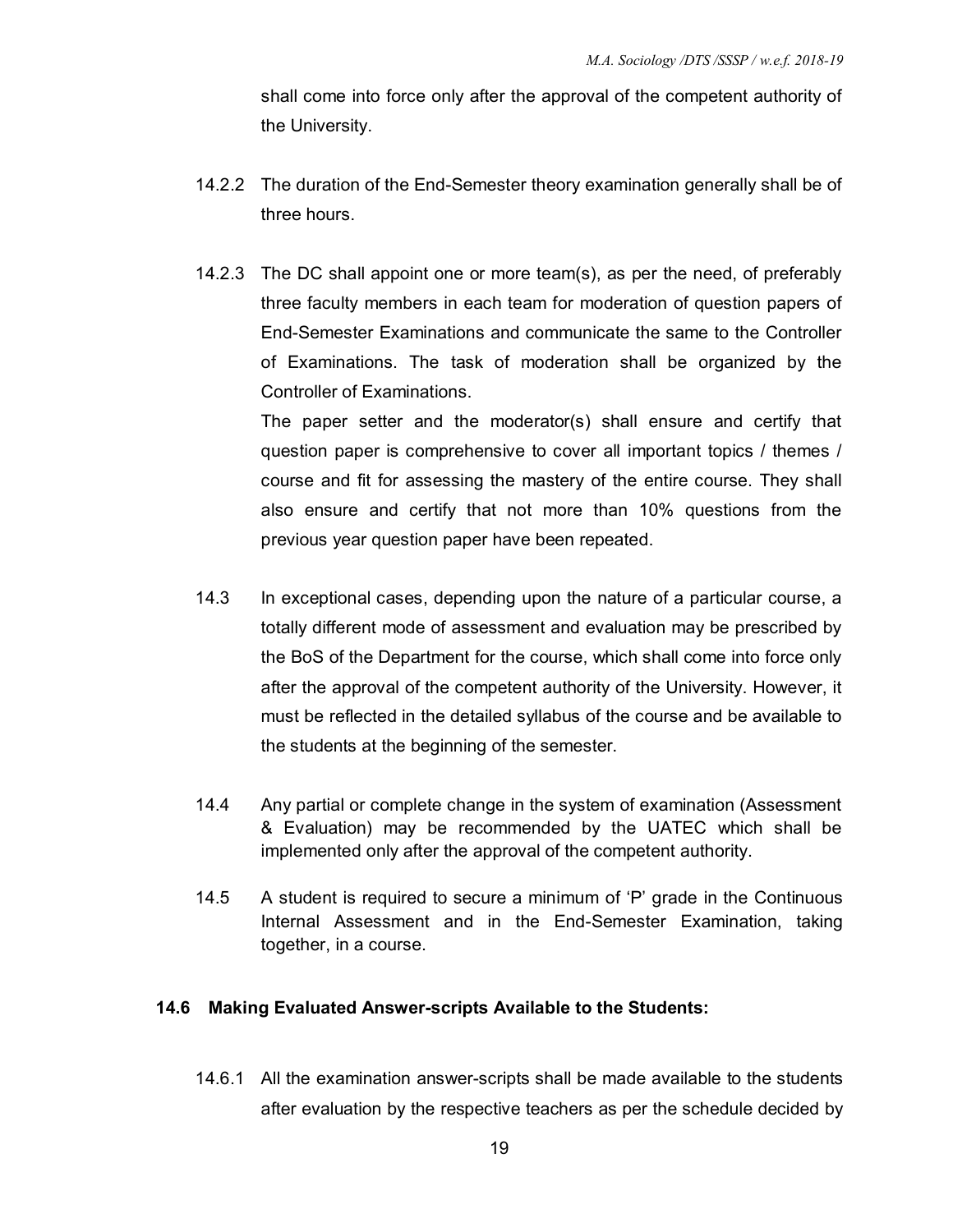the concerned teachers or the University. In case of the End-Semester Examination, the evaluated answer scripts shall be made available to the students within 7 days of the last examination for the semester. Thereafter, within a week, all the answer books along with the statement of marks shall be sent by the concerned teacher through her/his Department to the Office of the Controller of Examinations for declaration of the results.

- 14.6.2 If a student is not satisfied with the evaluation of her/his answer script, she/he must submit a written objection to the concerned Head of the Department (offering the course) within 8 days from the last examination for the semester. Such complaint shall be looked after by a panel of three faculty members, including the concerned teacher, to be nominated by the concerned Head of the Department, whose decision shall be final. The revised points, if any, shall be submitted by the panel to the concerned Head of Department who shall further submit it to the Controller of Examinations. This complete process of grievance redressal by the panel and the further submission of marks by the Head of Department, generally, should not take more than 7days from the date of receipt of the grievance. However, in case of any controversy, the matter shall be referred to the Vice-Chancellor for final decision and action.
- 14.6.3 Once evaluated answer books are submitted to the Controller of Examinations, there shall be no re-evaluation / re-totaling thereafter.

#### **14.7 Letter Grades and Grade Points:**

An absolute grading system shall be adopted to grade the students.

- 14.7.1. Under the absolute grading system, points shall be converted to grades based on pre-determined class intervals.
- 14.7.2. In the End-Semester theory or practical examinations, the examiner shall award the points and these points after adding the points of Continuous Internal Assessment shall be further converted into Grades/Grade points in accordance with the provisions of this ordinance.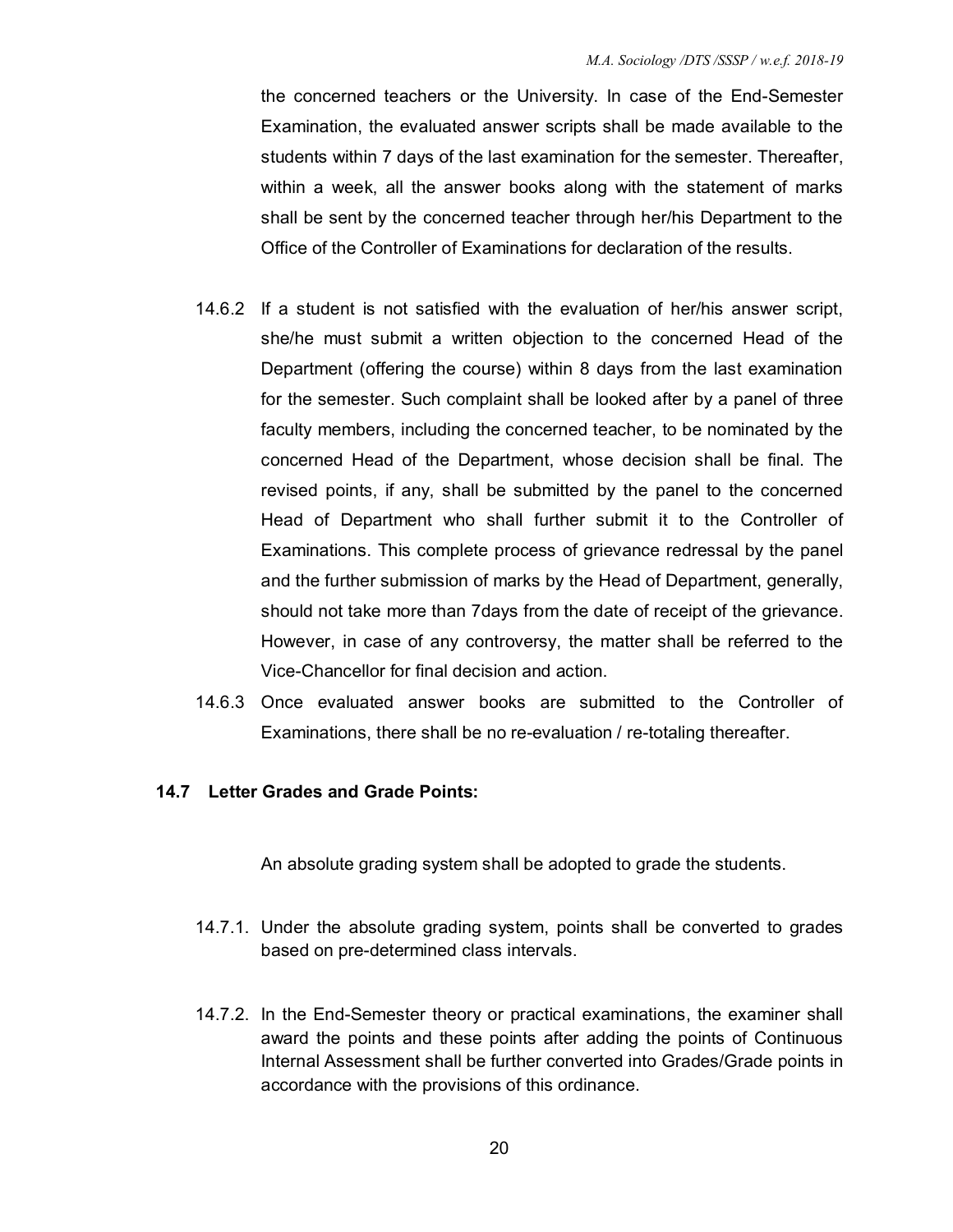14.7.3. Detail Grade Sheet issued by the Controller of Examinations office at the end of the semester shall carry points/percentage and equivalent grades (numerical and letter) both.

| <b>Letter Grade</b> | <b>Numerical</b><br><b>Grade Point</b> | Class Interval (in %)   |
|---------------------|----------------------------------------|-------------------------|
| O (Outstanding)     | 10                                     | Above 90 and $\leq$ 100 |
| A+ (Excellent)      | 9                                      | Above 80 and $\leq 90$  |
| A (Very Good)       | 8                                      | Above 70 and $\leq 80$  |
| $B+$ (Good)         | $\overline{7}$                         | Above 60 and $\leq 70$  |
| B (Above Average)   | 6                                      | Above 50 and $\leq 60$  |
| C (Average)         | 5                                      | Above 45 and $\leq 50$  |
| P (Pass)            | 4.5                                    | 40 to 45                |
| F (Fail)            | 0                                      | $~<$ 40                 |
| Ab (Absent)         | 0                                      | Absent                  |

14.7.4. The 10-point Grading System, with the Letter Grades as given under shall be followed:

*Note:* 

- (i) F= Fail, and the students graded with 'F' in a Programme or Course shall be required to re-appear in the examination.
- (ii) The minimum qualifying points for a course shall be 45% (i.e., 'P' grade).
- (iii) The students shall have to qualify in the Continuous Internal Assessment and the End-Semester examinations taking together.
- (iv) Before awarding numerical grade to the points obtained in a course, only the total of Continuous Internal Assessment and End-Semester Examination shall be rounded off to remove the decimal point. Thus, no separate rounding off shall be done of the points obtained in different components of Continuous Internal Assessment and End-Semester Examination.
- (v) There shall be rounding off of SGPA/CGPA up to two decimal points.
- (vi) The SGPA/CGPA obtained by a student shall be out of a maximum of 10 points.
- (vii) In order to be eligible for the award of the M.A. Degree of the University, a student must obtain CGPA of 4.50 at the end of the Programme.x
- (viii) Provided that the student who is otherwise eligible for the award of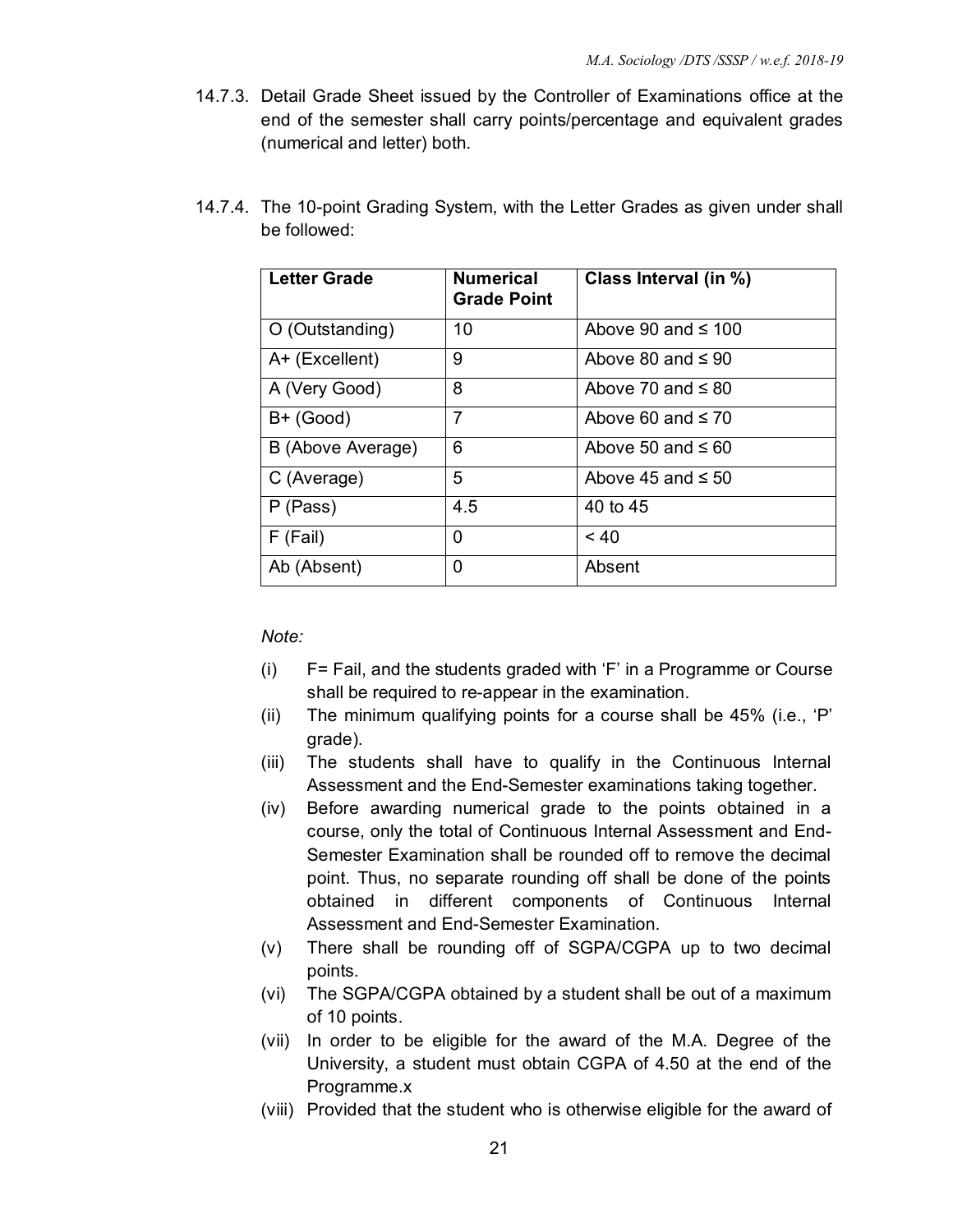the M.A. Degree but has secured a CGPA of less than 4.50 at the end of the minimum permissible period of semesters may be allowed by the Department to reappear or repeat as the case may be the same course(s) or other courses of the same type in lieu thereof in the extra semesters provided in Clause 11 related to the duration of Programme.

(ix) The Cumulative Grade Point Average (CGPA) obtained by a student shall be classified into the following division/Class:

| <b>CGPA</b>    | <b>Class/Division</b>          |
|----------------|--------------------------------|
| Above 9        | Outstanding                    |
| Above 8 to 9   | First Class (With Distinction) |
| $6$ to $8$     | <b>First Class</b>             |
| 5.5 to $< 6$   | <b>High-Second Class</b>       |
| $5$ to $< 5.5$ | <b>Second Class</b>            |
| 4.5 to $< 5$   | <b>Third Class</b>             |

# **14.8 Re-appear in the End-Semester Examination:**

- 14.8.1 Once a student has fulfilled the attendance requirements in a course as per the provisions mentioned in this ordinance but has failed to score minimum grade required to qualify the Course or failed to appear in the End-Semester Examination of the course, may be allowed to re-appear in the End-Semester Examination, in such course, in the extra semesters provided under the Clause 11 on duration of Programme.
- 14**.**8.2. Such student may avail the chance to re-appear only within the maximum duration of the Programme. The re-appearance shall be permitted only in the End-Semester Examination of the concerned course(s) and the marks obtained by the student in the Continuous Internal Assessment conducted earlier for the particular course(s) shall be carried forward to be added with the marks obtained by her/him in the latest End-Semester Examination of the respective course(s).
- 14.8.3. The re-appear examination of even semesters shall be conducted along with the End-Semester Examinations of even semesters. Similarly, the reappear examinations of odd semesters shall be conducted along with the End-Semester Examinations of odd semesters.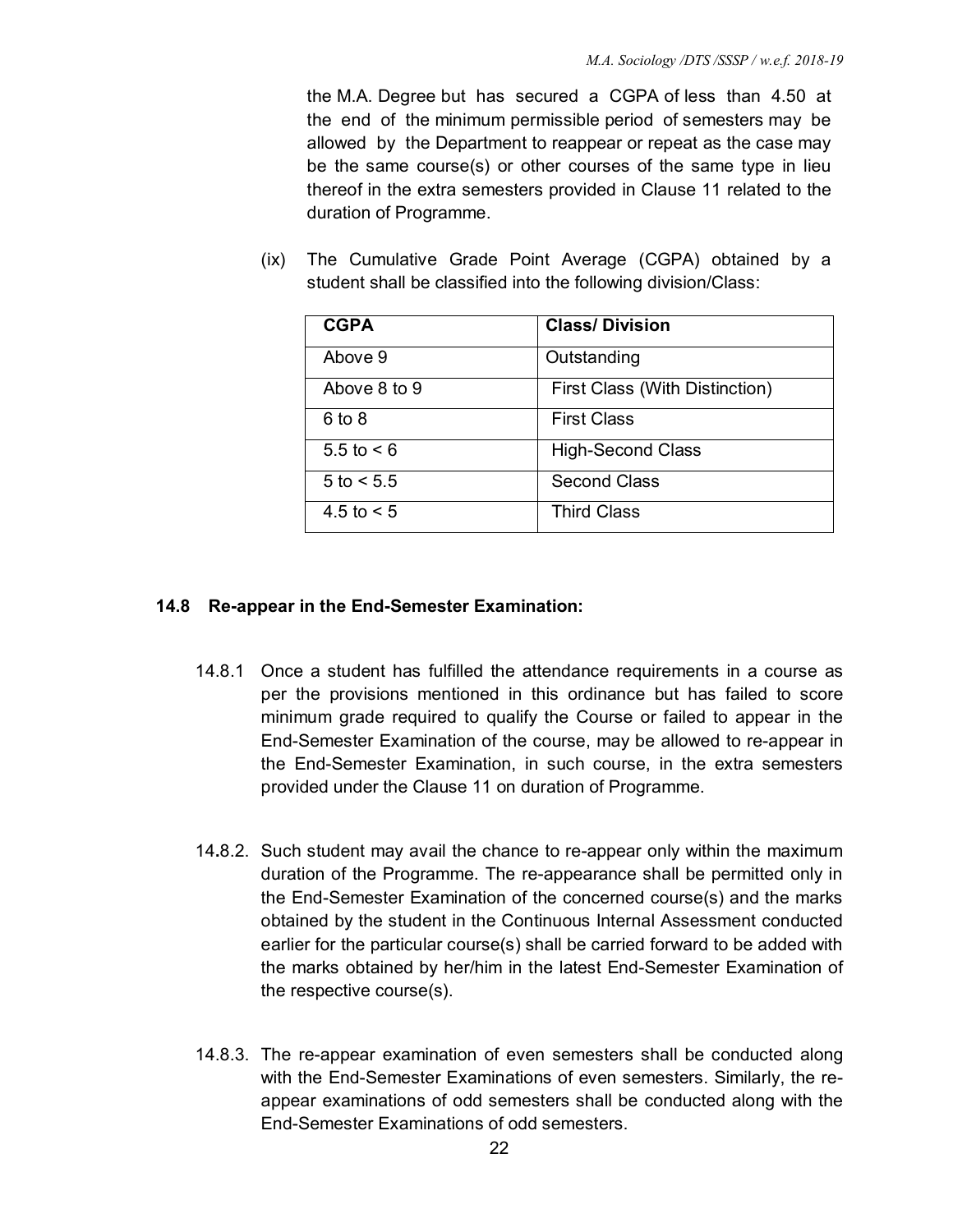- 14**.**8.4. The re-appear examination shall be based on the syllabi of the course in force at the time of initial registration to the course.
- 14.8.5 A student who is re-appearing for the End-Semester Examination as per the clause 14.8.1 above; canre-appear in the subsequent semester(s), whenever the examination of a particular course is held, on payment of Rs.2000/- (may be revised time to time by the University) per course in addition to the prescribed semester fee of the semester in which she/he has been promoted/provisionally promoted, if applicable, within the maximum permissible duration for the Programme.
- 14.8.6 A student who has got the Migration/Transfer Certificate issued from the University shall not be allowed to re-appear in the End-Semester Examination.

# **14.9 Re-appear in the End-Semester Examination for Improvement of Grade(s):**

- 14.9.1 If a student wishes to improve her/his grade(s) in any course (s), s/he can re-appear in the End-Semester Examination in the subsequent odd/even semester(s), whenever the examination of the particular course(s) is held, on payment of Rs. 2000/- (may be revised time to time by the University) per course in addition to the prescribed semester fee of the semester in which she/he has been promoted/provisionally promoted, if applicable, within the maximum permissible duration for the Programme of study of the student.
- 14.9.2 A student may improve her/his points/grade by reappearing in the End-Semester Examination of a course as per the provisions of reappearing mentioned above. In such cases points obtained by the student in the Continuous Internal Assessment of the particular course shall be carried forward to the subsequent End-Semester Examination of the course. However, in such case, the points/grades obtained on the basis of latest appeared End-Semester Examination shall be considered for calculation of final CGPA of the Programme.
- 14.9.3 The re-appear examination of a course for improvement of grade shall be based on the syllabi of the course in force at the time of initial registration to the course.
- 14.9.4 A student who has got the Migration/Transfer Certificate issued from the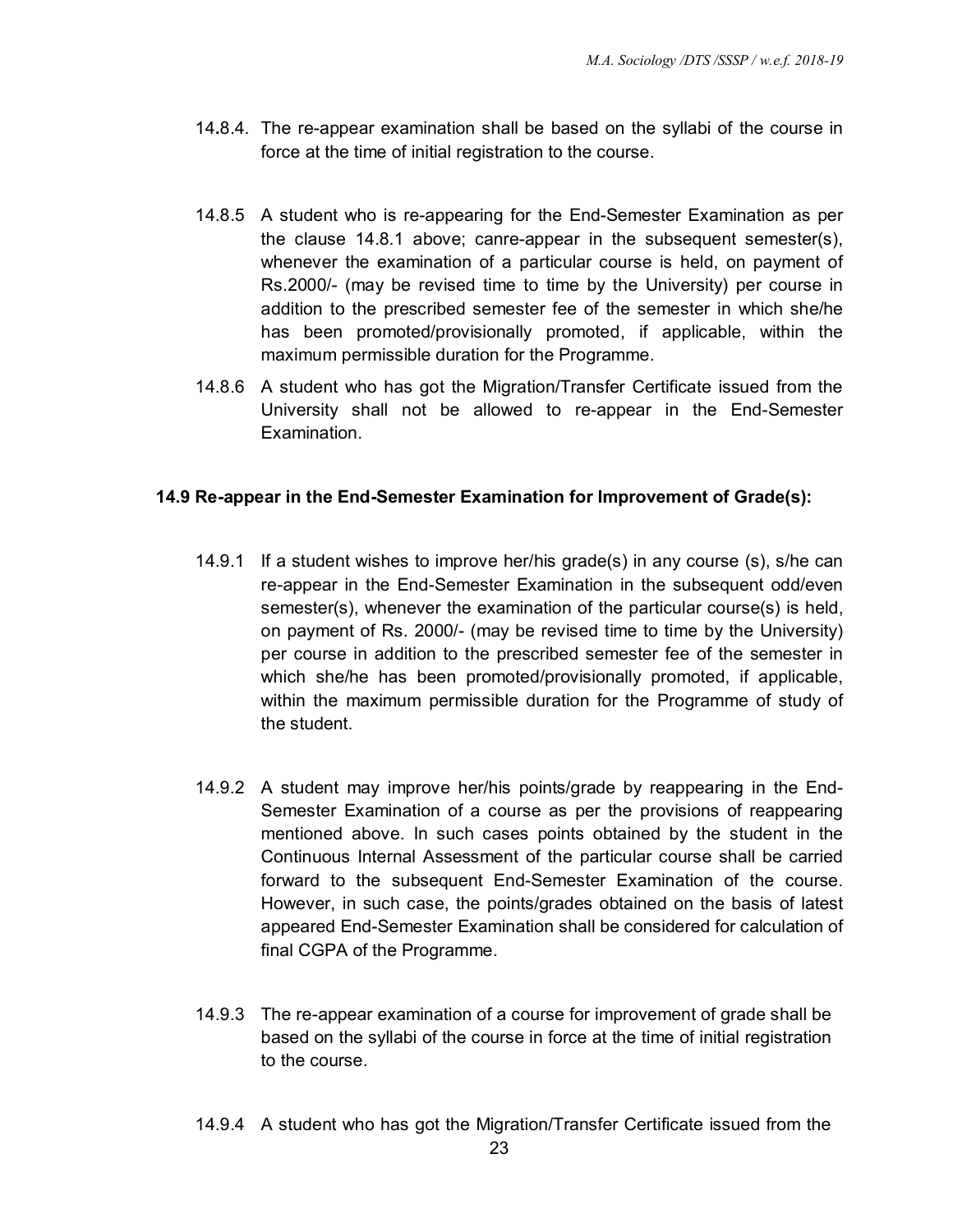University shall not be allowed to re-appear in any examination for improvement of grade.

#### **14.10 Repeating course(s):**

- 14.10.1 A student having attendance shortage in any course may repeat the course by taking re-admission in that course in subsequent odd/even semester(s), whenever the course is being offered, within the maximum permissible duration of the Programme.
- 14.10.2 If a student repeats a course she/he has to fulfill all the desired requirements afresh including attendance, Continuous Internal Assessment and the End-Semester Examination. In such case the course content shall be based on the syllabi of the course in force at the time of repeat of the course. However, at the time of repeating, if the same course is not being offered by the Department due to any reason, the student may choose any other course of similar nature and credits from the available courses on recommendation of the Mentor and approval of the concerned Head of Department.
- 14.10.3 If a student repeats a course, she/he has to submit a fee of Rs. 3000/- (may be revised time to time by the University) per course in addition to the prescribed semester fee of the semester in which she/he has been promoted/provisionally promoted, if applicable.

#### **14.11 Promotion Rules:**

- 14.11.1 A student shall be declared as **'Promoted'** to the next semester when s/he earns 'P' Grade or above in the last concluded semester examination, maintaining the spirit and pattern of semester system and covering the mandatory components, such as Continuous Internal Assessment and End-Semester Examinations in all the courses for which s/he was registered till date.
- 14.11.2 A student shall be **'Provisionally Promoted'** to the next semester if she/he secures less than 'P' grade in **maximum three courses** out of the total courses registered by her/him till date.
- 14.11.3 A student shall be deemed as **'Failed'** in a semester when she/he gets below 'P' Grade in **more than three courses** or does not appear in the End-Semester Examination of **more than three courses**, after fulfilling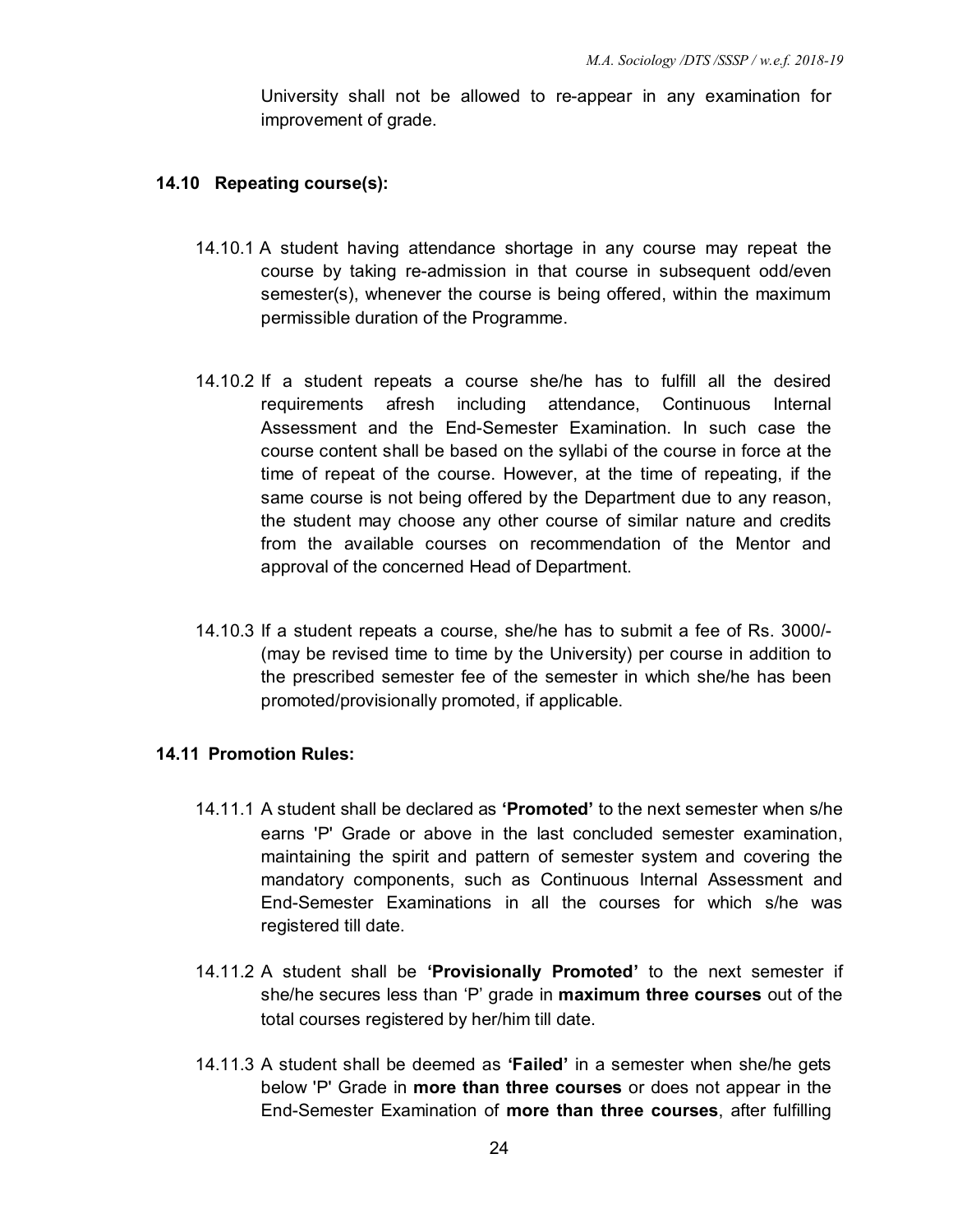the attendance requirements as per this ordinance, out of the total courses registered by her/him till date. In such case(s), a student has to re-appear in the End-Semester Examination of the course(s) in subsequent odd/even semester(s) within the maximum permissible duration of the Programme on payment of Rs. 2000/- (may be revised time to time by the University) per course. Since, such student does not need to attend the classes of the course(s) again; the marks of Continuous Internal Assessment obtained by her/him in the course(s) earlier shall be carried forward to be added with the marks obtained by her/him in the latest End-Semester Examination of the respective course(s).

- 14.11.4 A student shall also be deemed as **'Failed'** in a semester when she/he failed to appear in the End-Semester Examinations of more than three courses due to the attendance criteria mentioned in 18.4 of this ordinance. Such student has to repeat the courses in the subsequent odd/even semester(s), whenever the courses are being offered, within the maximum permissible duration of the Programme, on payment of the prescribed fees as per the clause 14.10.3.
- 14.11.5 Under no circumstances, any student shall be permitted to register in a new course if she/he is having less than 'P' Grade in more than three courses.
- 14.11.6 A student shall be declared to have passed the Programme of study and award of the degree if she/he has secured the required credits with at least 'P' grade.
- 14.11.7 The re-examination of End-Semester Examination of the failed or provisionally promoted students shall be as per the clauses/sub-clauses under 14.8 above. However, only in a case where a student of final semester (within the minimum prescribed duration of the Programme) fails to appear or to achieve 'P' grade in maximum three courses including all backlogs after the result declaration of final semester, the Department may ask the concerned course Teacher(s) to conduct re-examination of End-Semester Examinations of such course(s) within a month from commencement of the next semester relaxing the condition of odd/even semester as given in 14.8.3 the student shall have to pay a fee of Rs. 2000/- per course.
- 14.11.8 If a candidate is repeating a course in an academic session, whatever may be the reason, it shall not be counted in the total number of seats and shall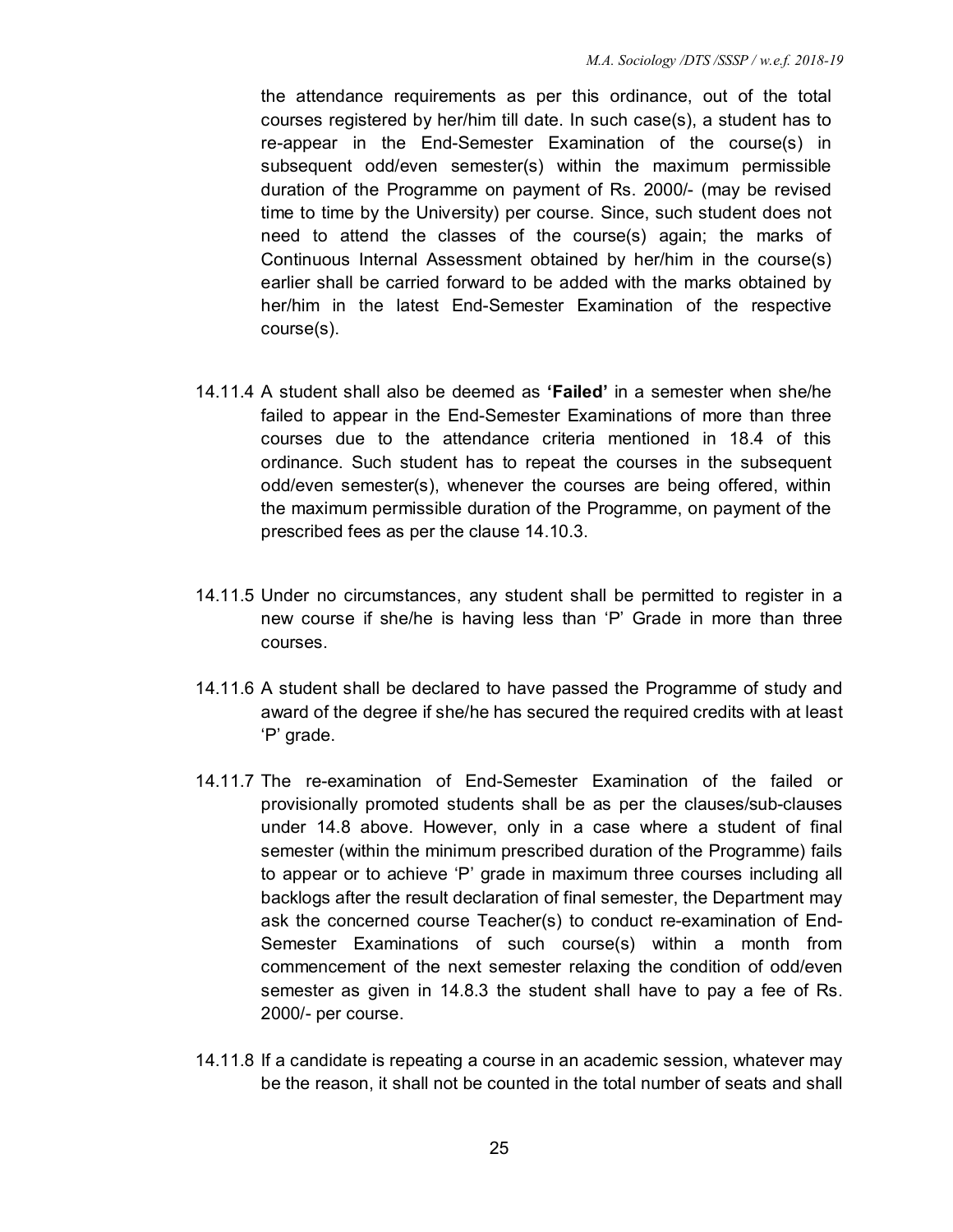not affect the fresh intake of the M.A. Programme in that academic session.

#### 14.12 **Minimum Credit Requirements:**

For a two-year M.A. Degree Programme, the credit requirements shall be 96 credits, including core and elective courses as prescribed in the detailed syllabus attached with this ordinance and regulations. A minimum of 8 credits and maximum of 16 credits shall be in the form of elective courses from the Core / Elective courses offered by other Department(s).

#### **15. Computation of SGPA and CGPA:**

The University shall follow the following procedure to compute the Semester Grade Point Average (SGPA) and Cumulative Grade Point Average (CGPA):

15.1.The SGPA is the ratio of sum of the product of the number of credits with the grade points scored by a student in all the courses taken by a student in a particular semester and sum of the number of credits of all the courses undergone by a student in that semester, i.e.,

SGPA (Si)=  $\sum$  (Ci x Gi)/ $\sum$ Ci

Where, Ci is the number of credits of the  $i<sup>th</sup>$  course and Gi is the grade point scored by the student in the i<sup>th</sup> course.

15.2. The CGPA is also calculated in the same manner taking into account all the considerable courses as per the provision laid down in this ordinance out of the total courses undergone by a student over all the semesters of a Programme, i.e.,

CGPA=∑ (Ci x Gi)/∑Ci

Where, Ci is the number of credits of the  $i<sup>th</sup>$  course (which is to be considered for the award of the PG Degree) and Gi is the grade point scored by the student in the i<sup>th</sup> course.

- 15.3. The SGPA and CGPA shall be rounded off to 2 decimal points.
- 15.4 Since, the calculation of CGPA is not based on all the courses undergone by the student, rather it is governed by other provisions laid down in this ordinance like, clause 7.2.3, 13.5 etc., the CGPA may differ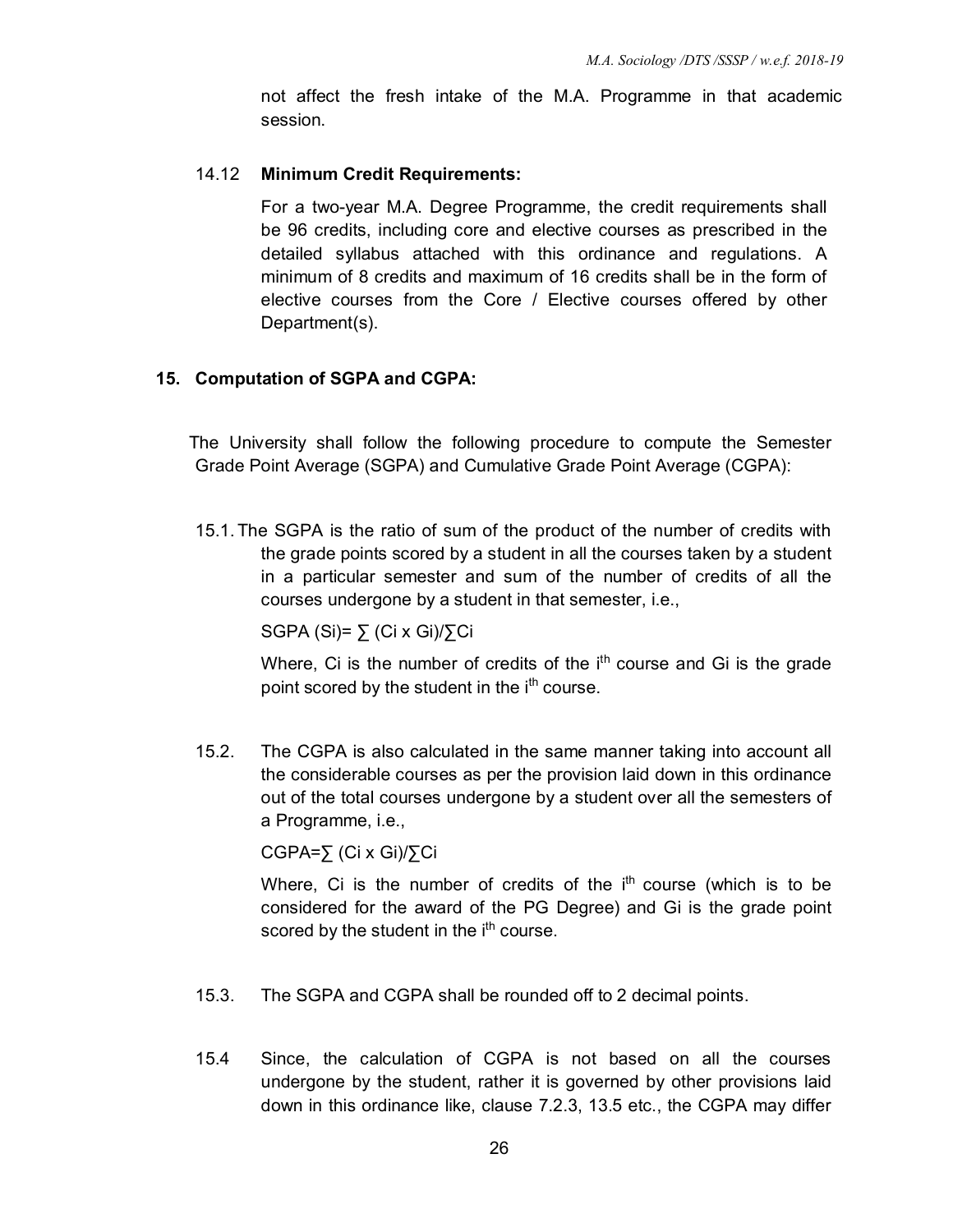from the corresponding calculations based on SGPA only.

# **16. Illustration of Computation of SGPA and CGPA:**

### **16.1. Illustration for computing SGPA:**

| <b>Course</b> | <b>Credit</b>                               | Grade Letter   Grade Point |    | <b>Credit Point</b>                       |
|---------------|---------------------------------------------|----------------------------|----|-------------------------------------------|
| Course I      | З                                           |                            | 8  | $3 \times 8 = 24$                         |
| Course II     |                                             | B+                         |    | $4 \times 7 = 28$                         |
| Course III    | З                                           | R                          | 6  | $3 \times 6 = 18$                         |
| Course IV     | 3                                           |                            | 10 | $3 \times 10 = 30$                        |
|               | Total credits for<br>the semester $=$<br>13 |                            |    | <b>Total Credit points</b><br>Earned= 100 |

Thus, SGPA= 100/13= 7.69

#### **16.2 Illustrations for computing CGPA:**

| Courses Considered Completed in<br>for the Award of the the month (Year)<br><b>Degree</b> |           | <b>Credit</b>                            | Grade<br>Letter | <b>Grade</b><br><b>Point</b> | <b>Credit Point</b>                           |
|-------------------------------------------------------------------------------------------|-----------|------------------------------------------|-----------------|------------------------------|-----------------------------------------------|
| Course I                                                                                  | Dec 2018  | 4                                        | А               | 8                            | $4 \times 8 = 32$                             |
| Course II                                                                                 | Dec 2018  | 4                                        | $B+$            | 7                            | $4 \times 7 = 28$                             |
| Course III                                                                                | June 2019 | 4                                        | B               | 6                            | $4 \times 6 = 24$                             |
| Course IV                                                                                 | June 2020 | 4                                        | O               | 10                           | $4 \times 10 = 40$                            |
|                                                                                           |           | Total credits<br>for the<br>Semester =16 |                 |                              | <b>Total Credit</b><br>points earned =<br>124 |

Thus, CGPA= 124/16= 7.75

**Note: Formula to calculate percentage from CGPA/SGPA= CGPA or SGPA x 10; and formula to calculate percentage to CGPA or SGPA = Percentage/10,** 

**e.g., In case of example mentioned in Table 16.2, the percentage of CGPA = 7.75x10 =77.50%** 

**16.3. Transcript (Format):** Based on the above, letter grades, grade points, and the SGPA, the Transcripts/Detail Grades Certificates (DGCs) shall be issued to the candidates for each semester and a consolidated transcript on completion of the Programme indicating the performance in all the courses considered for calculating the CGPA. Along with the CGPA, the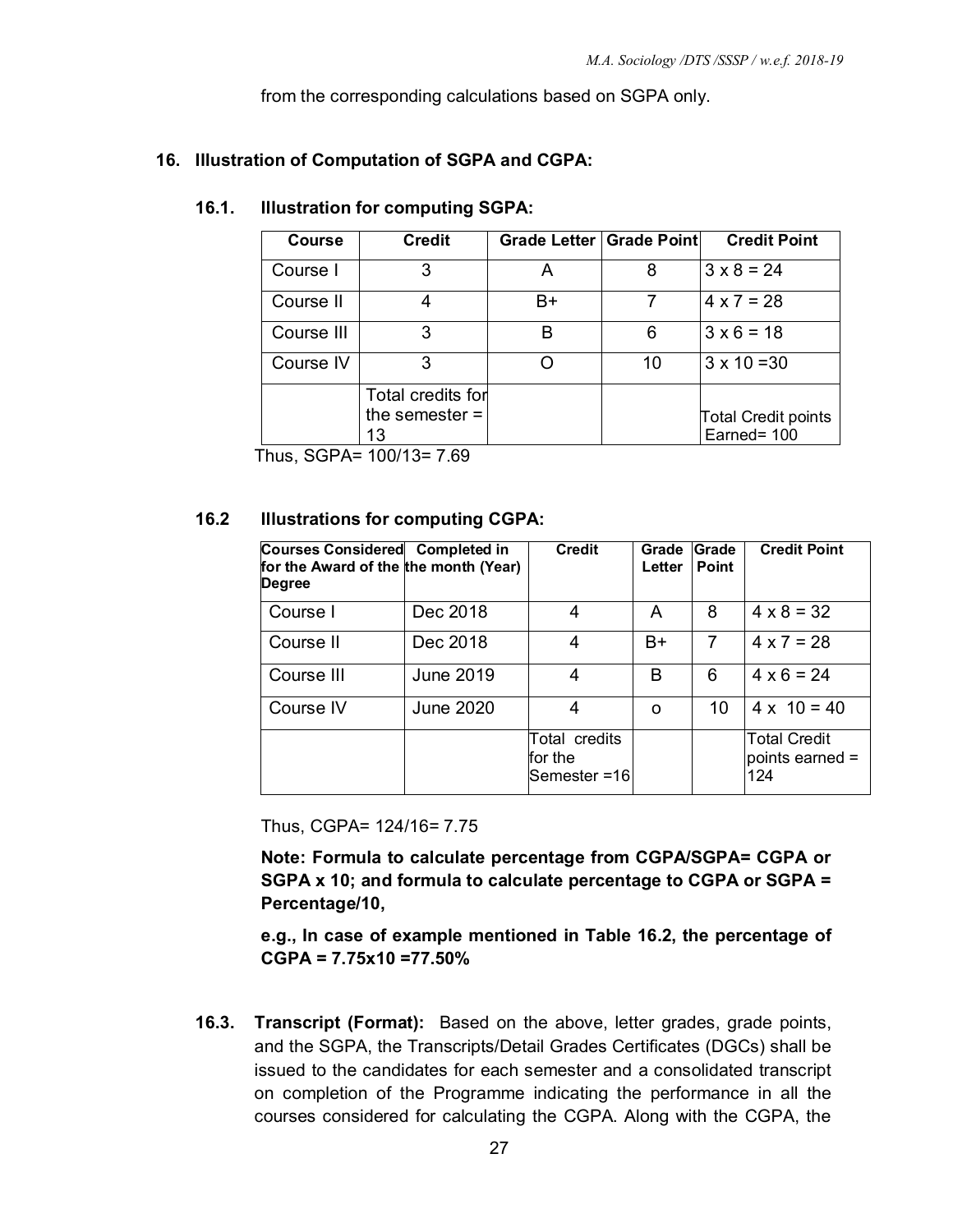percentage of marks obtained in the Programme shall be reflected in this consolidated transcript on the basis of the CGPA. However, this system may be changed by the University at any point of time without prior notice to the stakeholders as per the need.

# **17. Removal of Student Name from the Programme:**

The name of a student falling under any one of the following categories shall automatically stand removed from the rolls of the University:

- (a) A student who has failed to fulfill the minimum grade point requirements prescribed for the Programme during the maximum duration of the Programme.
- (b) A student who has already exhausted the maximum duration allowed for completion of the Programme and has not fulfilled the requirements for the award of the degree.
- (c) A student who is found to be involved in misconduct, forgery, indiscipline or any other objectionable conduct, upon recommendation of the Disciplinary Committee/ Proctorial Board or any other procedure deemed fit by the University.
- (d) A student who has failed to attend the classes as stipulated under the clause of attendance requirements in this ordinance.

#### **18. Attendance Rules:**

- 18.1 A student is required to attend 100% of the classes held in a course in the specific semester in order to be eligible to appear in the End-semester examination of that particular course.
- 18.2 Waiving of attendance-deficit up to a maximum of 25% is permissible to accommodate following situations: (a) Representing the University in any inter-collegiate, inter-University, local, national or international events; (b) Participating in an activity of the University with prior permission of the Competent Authority; (c) Participation in NCC / NSC / NSS Camps duly supported by certificate. (d) Participation in Educational Excursions, which form a part of teaching in any subject, conducted on working days duly certified by the concern Course Teacher / Head of Department / Dean; and (e) to cover all unforeseen reasons like illness, hospitalization, personal engagements elsewhere or other personal reasons which compel a student to absent herself/himself from attending the classes.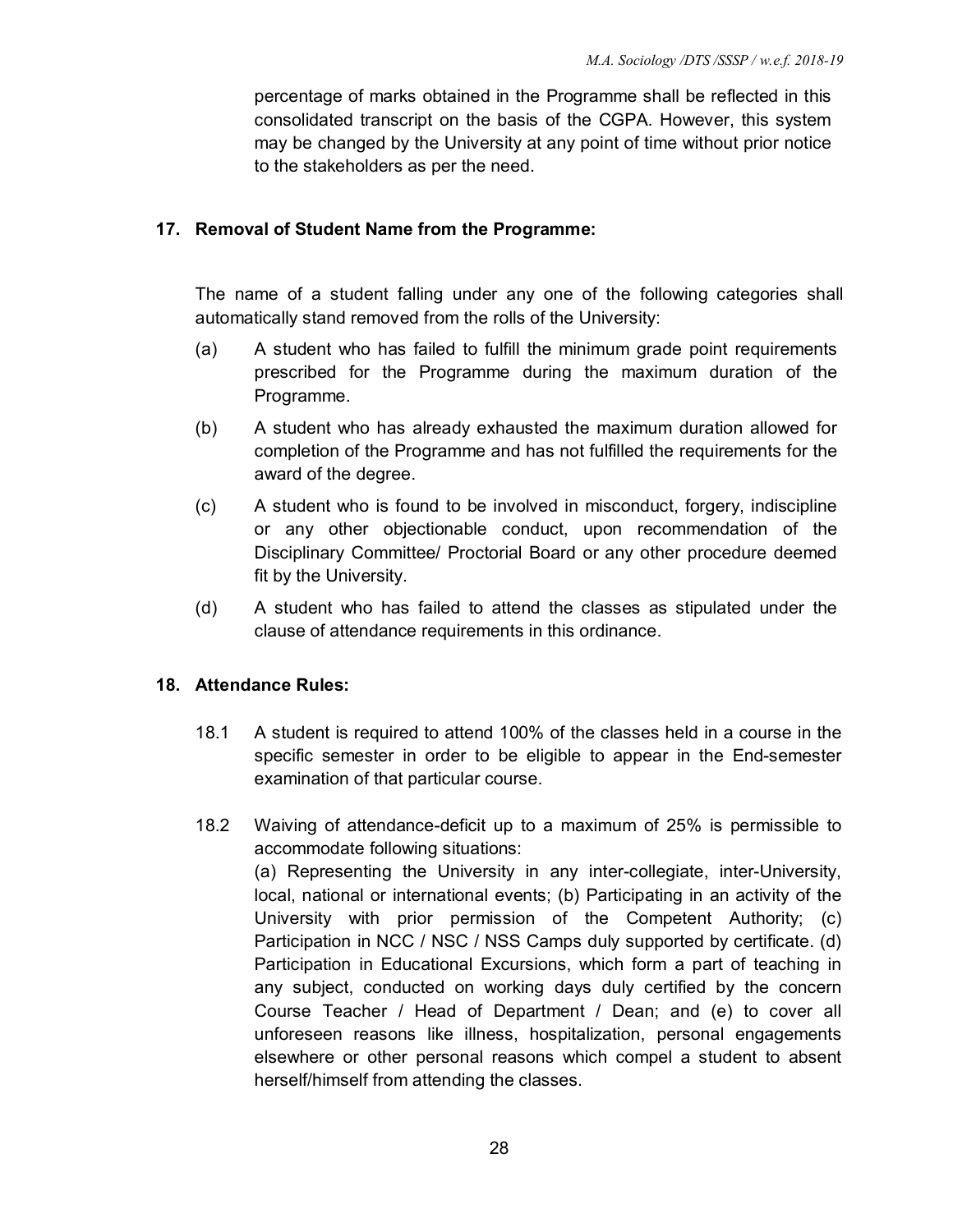- 18.3 Hence, it shall be mandatory/compulsory to every student to have attendance in 75% classes held in particular course. No waiver, for whatsoever reason, shall be given. Accordingly, no application requesting waiver below 75% attendance shall be entertained by the University. However, a further relaxation up to 10% or the days spent (whichever is lesser) on the basis of situations mentioned under a, b, c & d of Clause 18.2 above (not on the basis of e of Clause 18.2) may be considered by the Vice-Chancellor on the recommendation of the Head/In-charge of the Department. In any other situation no appeal can be made for this purpose even to the Vice-Chancellor.
- 18.4 A student, however, shall not be allowed to appear in the End-Semester Examination of the courses which are not covered under above mentioned clauses 18.1,18. 2 and 18.3. Such a student shall be permitted to repeat the courses in the subsequent odd/even semester(s), whenever the courses are being offered, within the maximum permissible duration of the Programme, on payment of the prescribed fees as per the clause 14.10.3. However, in the first semester, for repeating the courses, it shall be mandatory for a student to have minimum 40% attendance in aggregate (taken together all the courses registered by her/him in the semester). If a student does not put in at least 40% of aggregate attendance in the first semester, she/he shall have to leave the Programme without claiming refund of any fees, and her/his admission shall be treated as cancelled.
- 18.5 The attendance of a newly admitted candidate shall be counted from the date of her/his admission/registration or date of beginning of classes, whichever is later. In the case of promoted candidates, attendance shall be counted from the date on which respective class begins. However, if a new student is admitted late after the commencement of the classes, s/he must get herself / himself registered in the desired courses following the due procedure within 5 working days after the admission failing which her / his attendance shall be counted after 5 working days from the date of admission.
- 18.6 In a case of changed registration as per the clause 13.3 of this ordinance the total classes held for calculating percentage of attendance in the newly registered course for a particular student shall be counted from the fresh registration in that particular course.
- 18.7 Monthly records of attendance of students in each of the courses taught by a teacher is to be prepared and submitted by the concerned teacher to the Office of the Head/In-charge of the Department (HoD) and the Controller of Examinations' (CoE) office by the  $10<sup>th</sup>$  day of the next month after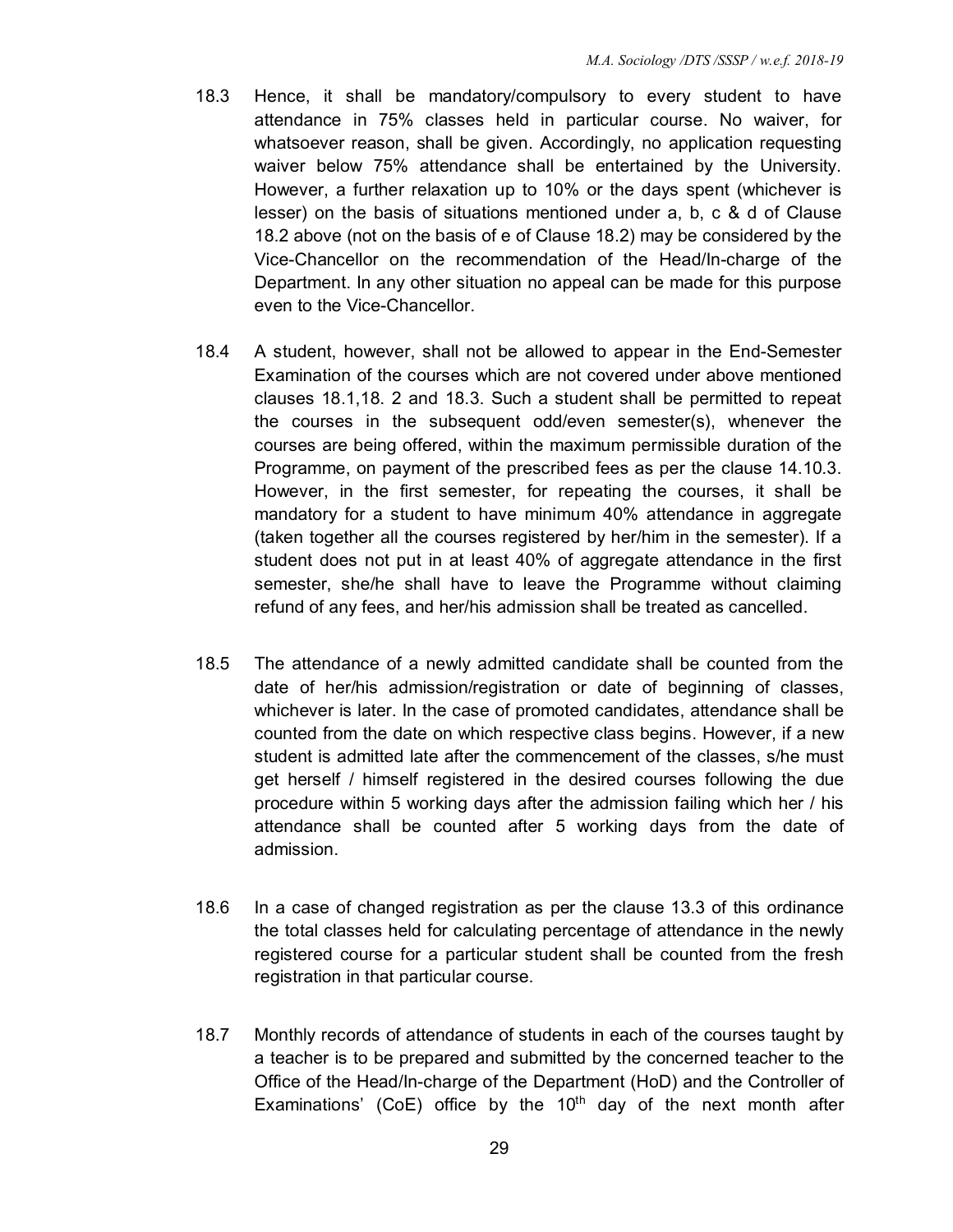displaying it to the students in the course and taking their signatures. The teacher will keep the original record of attendance with her / him and submit it finally to both the offices with her/his remarks regarding the eligibility of a student for appearing in the end semester examination within three working days after the last class or teaching day in the semester, whichever is later. Any failure in compliance in this matter must be informed by the concerned teacher to the Head of Department and the Controller of Examinations with justification.x

18.8 There shall be an Attendance Monitoring Committee in the Department under the Chairmanship of the Head or her/his nominee for proper monitoring of attendance records and taking suitable action(s) as per the requirements.

# **19. Programme Structure:**

The M.A. Programme shall be of two year duration divided into four semesters. A student is required to earn at least 96 credits within the stipulated time as per the details given in Annexure -1.

# **(ANNEXURE WILL CONTAIN THE FOLLOWING ALONG WITH THE DETAILED SYLLABUS)**

**The Courses and Credit Load (In the provided format along with specific scheme of examination, if any):** 

**Semester-wise Distribution of Courses:** 

#### **20. Power to Relax and Amendments**

- 20.1 All the above clauses are subject to the amendments, as and when required, as per the decisions pertaining to rules, regulations and norms of the University Statutory Bodies and other Regulatory Bodies etc., from time to time.
- 20.1.1 Notwithstanding what is contained in the foregoing clauses of this ordinance, the Academic Council may, in exceptional circumstances consider at its discretion and for reasons to be recorded, relax any of the provisions except those prescribing CGPA requirements.
- 20.2 Notwithstanding anything stated in this ordinance, for any unforeseen issues arising, and not covered by this ordinance, or in the event of differences of interpretation, the Vice-Chancellor may take a decision,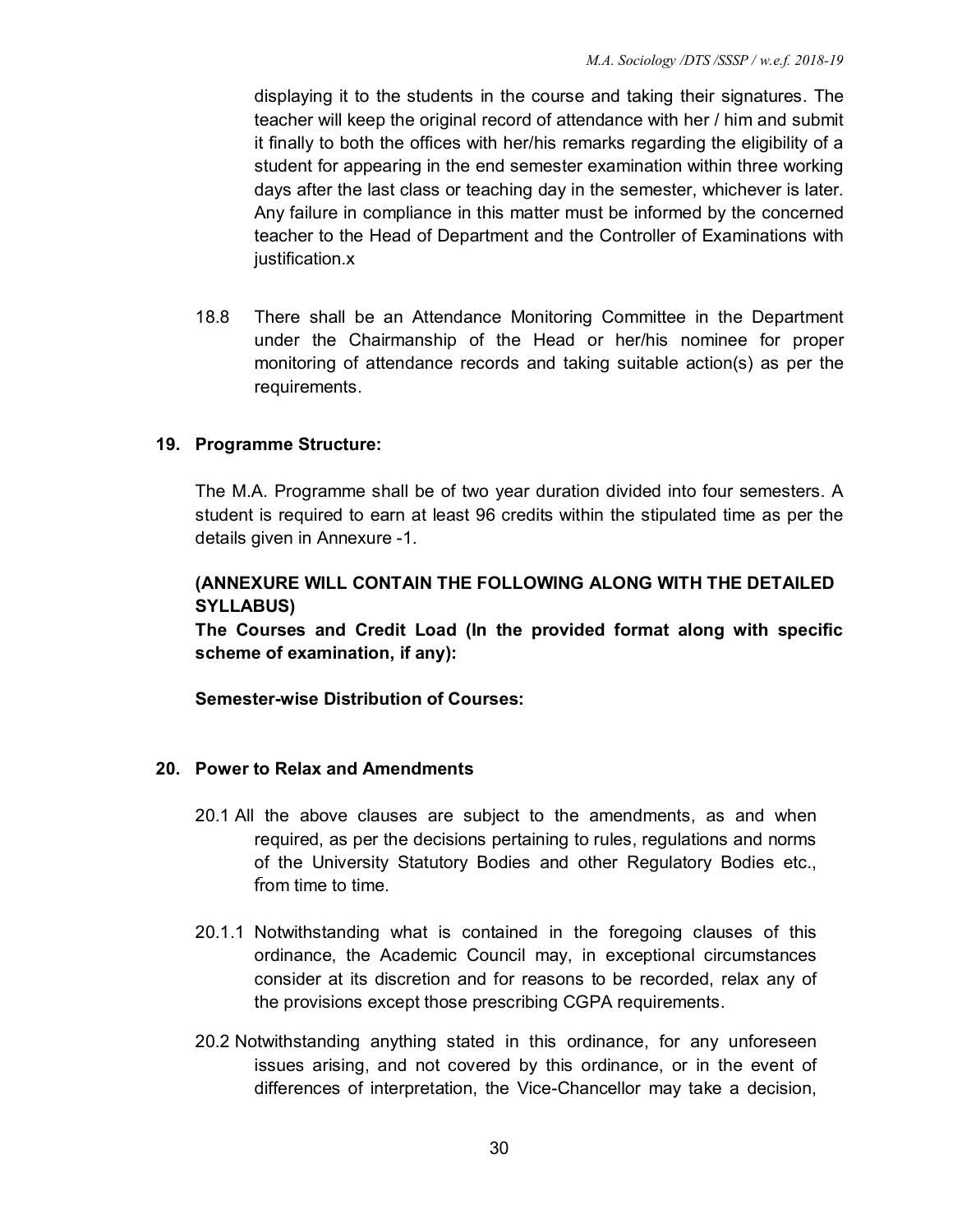after obtaining the opinion/advice, if required, of UATEC. The decision of the Vice-Chancellor shall be final.